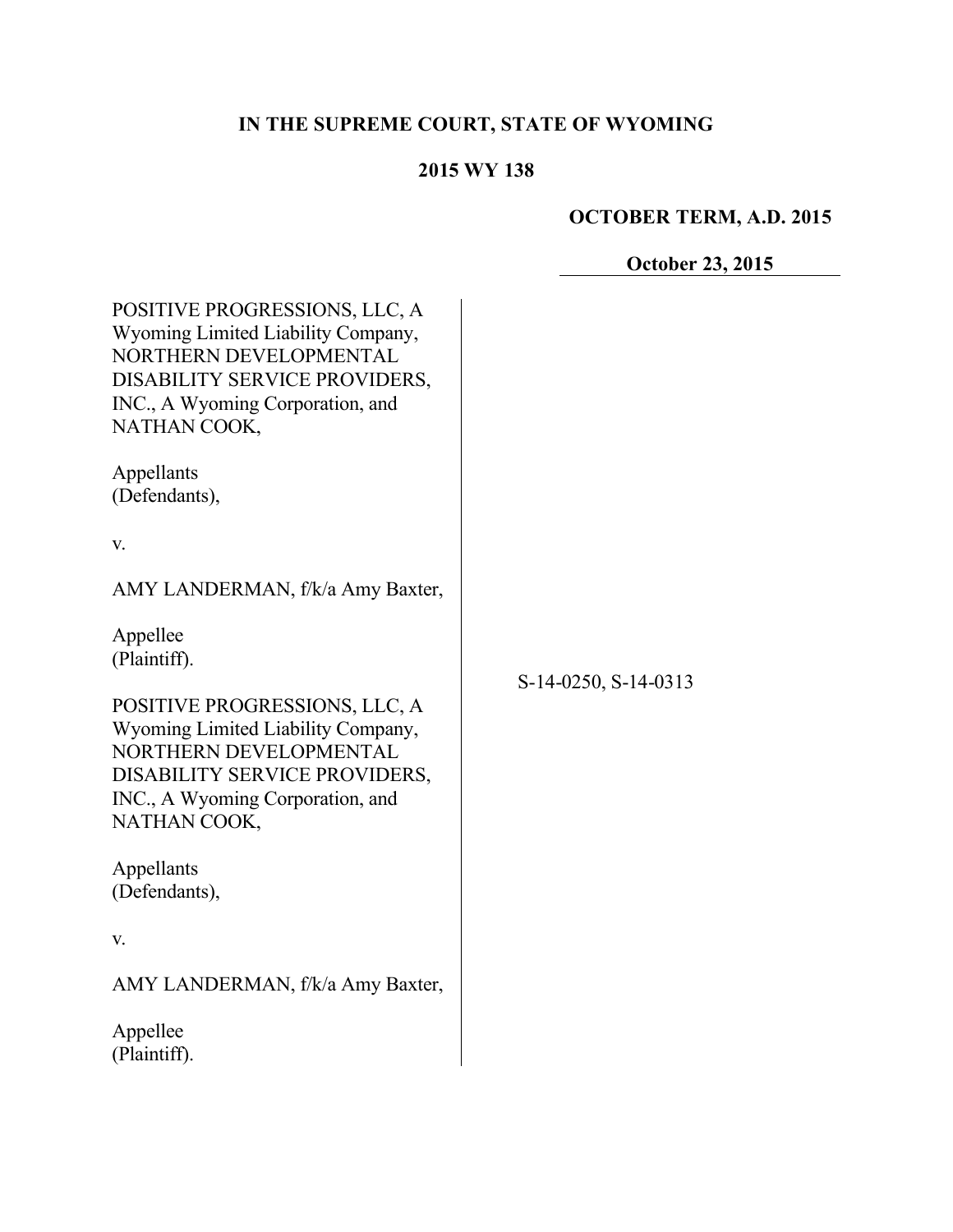#### *Appeal from the District Court of Park County The Honorable Robert E. Skar, Judge*

#### *Representing Appellants:*

Deborah Ford Mincer\*, Cheyenne, WY.

#### *Representing Appellee:*

Stephen L. Simonton, of Stephen L. Simonton, P.C., Cody, WY.

#### *Before BURKE, C.J., and HILL, \*\*KITE, DAVIS, and FOX, JJ.*

\*Order allowing withdrawal of counsel and substitution of counsel entered on October 17, 2014.

\*\* Justice Kite retired from judicial office effective August 3, 2015, and pursuant to Article 5, § 5 of the Wyoming Constitution and Wyo. Stat. Ann. § 5-1-106(f) (LexisNexis 2015) she was reassigned to act on this matter on August 4, 2015.

**NOTICE: This opinion is subject to formal revision before publication in Pacific Reporter Third. Readers are requested to notify the Clerk of the Supreme Court, Supreme Court Building, Cheyenne, Wyoming 82002, of any typographical or other formal errors so that correction may be made before final publication in the permanent volume.**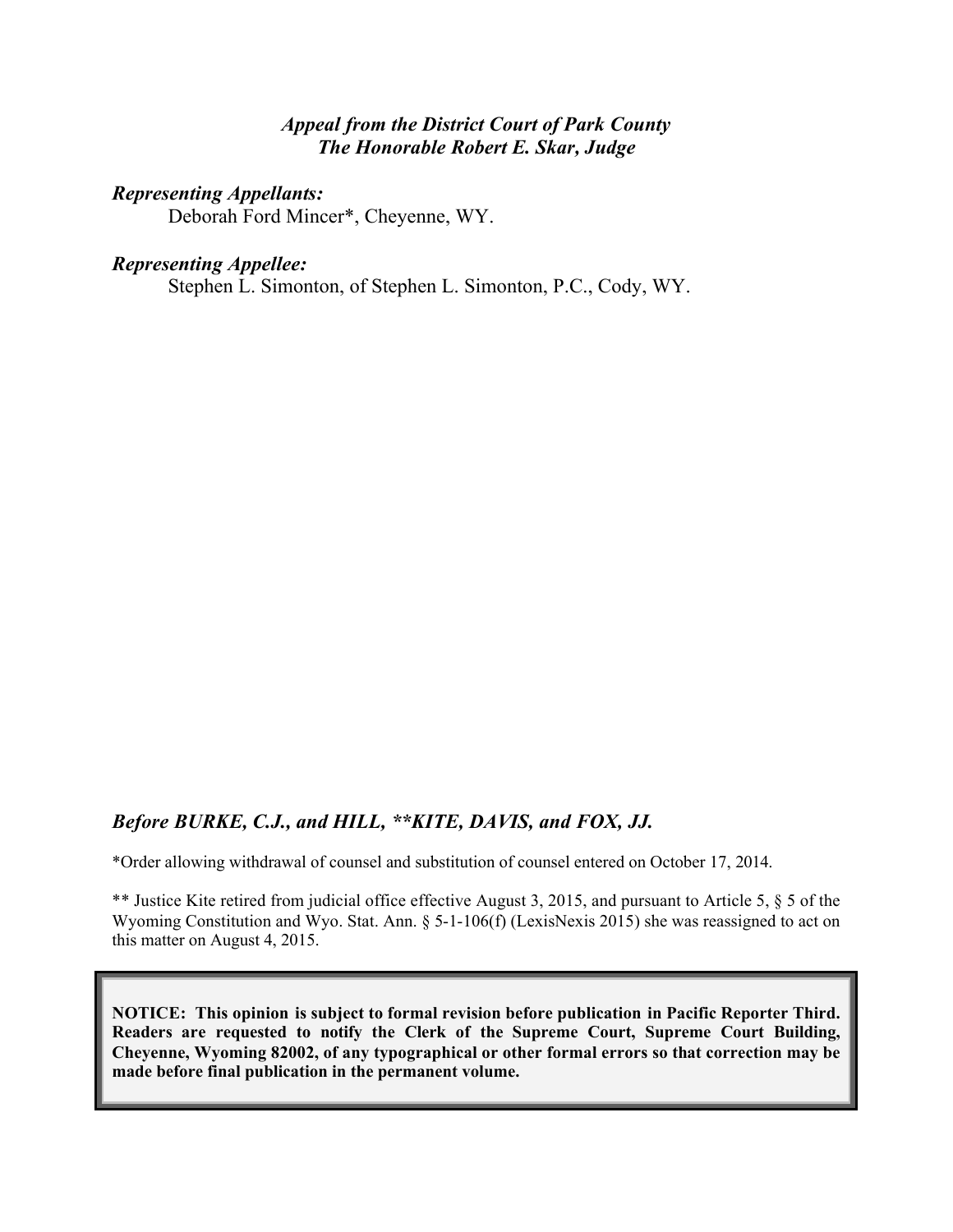**HILL,** Justice.

[¶1] Appellant Nathan Cook appeals a judgment awarding Appellee Amy Landerman \$149,189.48 after the district court found Mr. Cook fraudulently obtained shares of Ms. Landerman's company, Northern Developmental Disability Service Providers, Inc., a Wyoming Corporation.

[¶2] We will affirm the district court in all respects.

#### **ISSUES**

[¶3] Appellants present four issues for our review:

- 1. Whether the trial judge erred as a matter of law in finding that Nathan Cook committed fraud and the fraud warranted an award of punitive damages?
- 2. Whether the trial judge erred as a matter of law in disregarding the written contract of the parties?
- 3. Whether the trial judge erred as a matter of law in ordering reformation of a written share purchase agreement?
- 4. Whether the cumulative errors in the case constitute deprivation of the rights of the [Appellants] to a fair trial?

## **STANDARD OF REVIEW**

[¶4] In general, we apply the following standard when reviewing a district court's decision after a bench trial:

> The factual findings of a judge are not entitled to the limited review afforded a jury verdict. While the findings are presumptively correct, the appellate court may examine all of the properly admissible evidence in the record. Due regard is given to the opportunity of the trial judge to assess the credibility of the witnesses, and our review does not entail reweighing disputed evidence. Findings of fact will not be set aside unless they are clearly erroneous. A finding is clearly erroneous when, although there is evidence to support it, the reviewing court on the entire evidence is left with the definite and firm conviction that a mistake has been committed.

*Moore v. Wolititch*, 2015 WY 11, ¶ 9, 341 P.3d 421, 423 (Wyo. 2015) (quoting *Miner v.*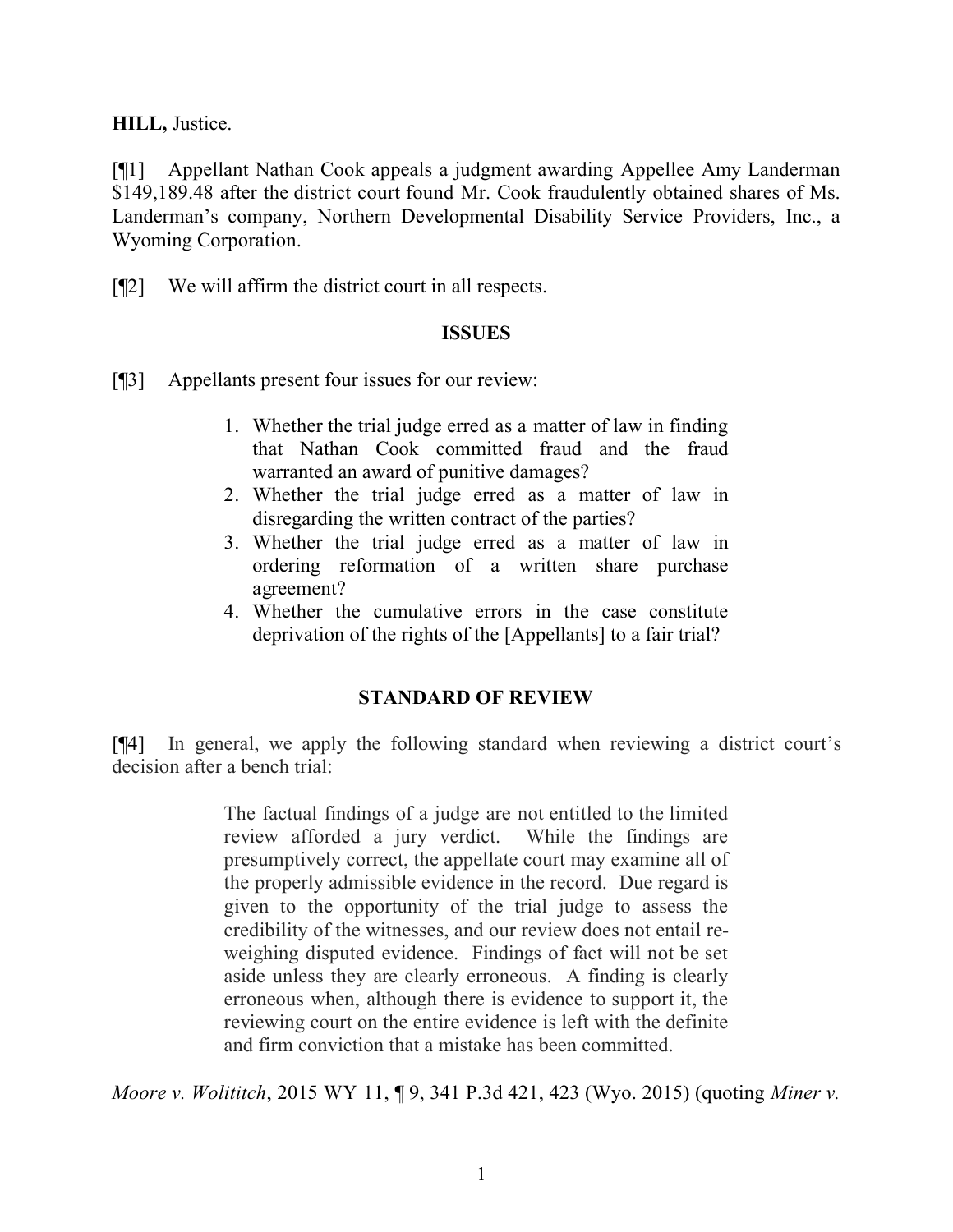*Jesse & Grace, LLC*, 2014 WY 17, ¶ 17, 317 P.3d 1124, 1131 (Wyo. 2014)).

[¶5] With regard to the trial court's findings of fact,

"we assume that the evidence of the prevailing party below is true and give that party every reasonable inference that can fairly and reasonably be drawn from it."

*Moore*, ¶ 10, 341 P.3d at 423 (quoting *Miner*, ¶ 17, 317 P.3d at 1131).

[¶6] The district court's conclusions of law, however, are subject to our *de novo* standard of review. *Morris v. CMS Oil & Gas Co.*, 2010 WY 37, ¶ 12, 227 P.3d 325, 330 (Wyo. 2010), (quoting *Lieberman v. Mossbrook*, 2009 WY 65, ¶ 40, 208 P.3d 1296, 1308 (Wyo. 2009) (citations omitted)).

## **FACTS**

[¶7] In November of 2010, Amy Landerman approached Nathan Cook about buying her business, Northern Developmental Disability Service Providers, Inc. (Northern). Mr. Cook expressed interest in buying the business. On January 24, 2011, Ms. Landerman emailed Mr. Cook and offered to sell Northern for \$247,500. Mr. Cook indicated his interest in buying the business and the two agreed to meet at Northern's office on February 23, 2011.

[¶8] At the February 23, 2011, meeting between Ms. Landerman and Mr. Cook, Mr. Cook's friend and "member of his financial team," Rich Hydo, was also present. At the beginning of the meeting, Mr. Cook said that he was comfortable with Ms. Landerman's sale price of \$247,500, but had specific payment terms in mind. Mr. Cook proposed \$175,000 down at closing, with the \$72,500 balance of the purchase price to be paid in quarterly installments over three to five years. Ms. Landerman and Mr. Cook agreed to those terms and the remainder of the meeting was devoted to the parties' discussion about religion.

[¶9] On March 23, 2011, Mr. Cook delivered a "soft agreement" to Ms. Landerman. The Agreement stated that Mr. Cook would pay \$175,000 at closing with thirty-six months of installments of 3% profits, payable quarterly. Ms. Landerman responded to Mr. Cook in an e-mail that same evening. Ms. Landerman reiterated that the purchase price was  $$247,000$ .<sup>1</sup> She also reiterated that she would agree to a  $$175,000$  down

<sup>1</sup> Mr. Cook argues that the March 23rd e-mail shows a "conflict" with Ms. Landerman's earlier testimony, because she stated the purchase price was \$247,000, rather than \$247,500. Ms. Landerman testified that she inadvertently truncated the number: "I mean, it was seven o'clock at night, I worked all day, I had triplets running around, I was typing an e-mail." The district court found neither conflict, nor impeachment.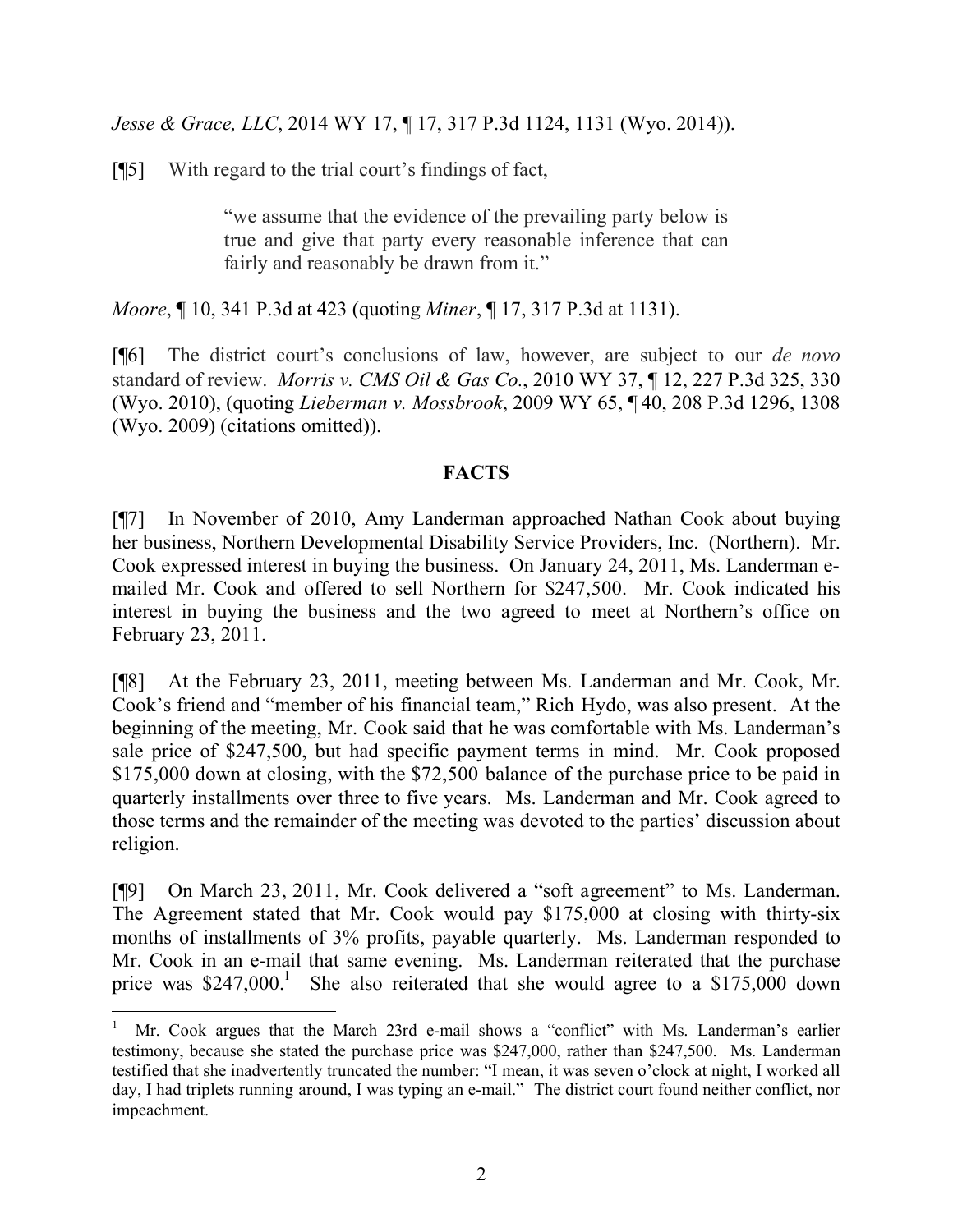payment and the installments proposed by Mr. Cook, but if those installments did not total \$72,000, a balloon payment would have to make up the difference at the end of three years.

[¶10] Mr. Cook responded by e-mail on March 28 and said he wanted a conference call "to get this finalized and then I can pass it along to my lawyer to work on the final contract." He did not dispute terms discussed in previous e-mails. At trial, Mr. Cook testified that he, Mr. Hydo, and Ms. Landerman had a conference call on March 29, 2011, where they all agreed to something different than the initial terms. The district court found Mr. Cook's testimony as to this particular conference call was not credible and "unbelievable."

[¶11] As Mr. Cook and Ms. Landerman had apparently agreed to the sale terms, other steps were being taken to finalize the business sale. On April 1, 2011, Ms. Landerman and Mr. Cook notified Northern's clients and their case managers that an agreement for the sale of the business had been made and would close by the end of the month. The notice was prepared together by Ms. Landerman and Mr. Cook. Ms. Landerman also notified the Commission on Accreditation of Rehabilitation Facilities (CARF), which approves the ownership change of associated facilities. Also, the State of Wyoming's Department of Health required transition meetings and final authorization of the ownership change. On April 29, Mr. Cook and Ms. Landerman both participated in a phone call with the supervisory State regulators at the Wyoming State Department of Health's Developmental Disabilities Division (DDD). In fact, the head of DDD requested that Ms. Landerman be excused from the Medicaid transfer discussion for confidentiality reasons, "if everybody is comfortable, this transfer is happening – you are set, it's going to be soon, any day." Mr. Cook assured everyone present that the transfer would take place, and Ms. Landerman was then dismissed from the meeting. A second letter was sent to all of Northern's clients on May 9, 2011 stating that Mr. Cook was purchasing Northern, and instructing clients to contact the DDD within 30 days of the closing, which the letter stated "We anticipate that the purchase will be on or before June 1, 2011." By the end of May, the transfer of the CARF accreditation and the Medicaid authority was complete, both of which had included Mr. Cook's full participation. Also by the end of May, Mr. Cook had the keys to Northern's building.

[¶12] While things seemed to be progressing, DDD expressed concern that there was ambiguity surrounding the actual date of change of ownership because certain regulations specified that transition interviews with clients had to be completed within 30 days of the transfer in ownership. Mr. Cook assured DDD that there was an agreement in place. Mr. Cook even indicated that there were technical paperwork hurdles at the bank that would be resolved, but in the meantime, he offered to give Ms. Landerman a \$25,000 earnest money deposit. In fact, Mr. Cook paid that amount to Ms. Landerman within five business days.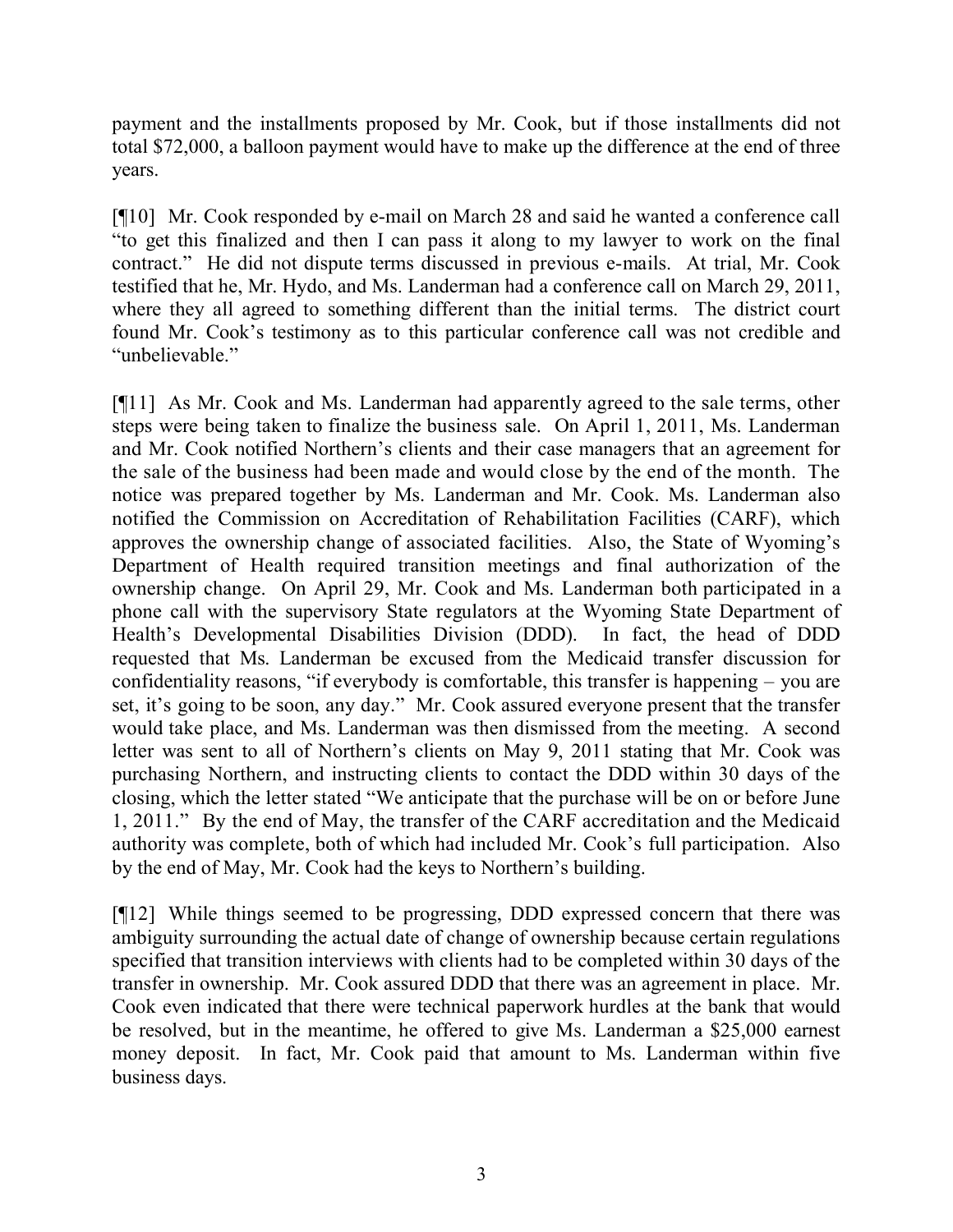[¶13] Mr. Cook testified at trial about the steps he took to secure financing from Wells Fargo Bank during May of 2011. He applied for financing at Wells Fargo, but did so listing Northern as the borrower, unbeknownst to Ms. Landerman, for the amount of \$140,000. He testified at trial that he did so because he knew Wells Fargo would not lend him the full \$175,000 closing payment. He therefore asked Ron Hill to be a guarantor/co-signor on his loan. However, Mr. Hill testified at trial that Mr. Cook told him the total purchase price was \$175,000 *total*, not \$247,000, and that Mr. Cook told him that Ms. Landerman had agreed to carry \$45,000 of the total \$175,000. Mr. Hill testified that he would not have agreed to guarantee the loan had he known the actual price was over \$200,000. When preparing his loan application, Mr. Cook indicated to his accountant that the price was only \$175,000, and he applied for a loan with Northern listed as the borrower, in the amount of \$140,000.

[¶14] On the morning of June 8, 2011, Mr. Cook called Ms. Landerman to tell her that the loan was being closed that day. He indicated that he wanted her to sign their Agreement. Because Mr. Cook had applied for his loan under Northern's name, in order to close, the Bank required the transfer of stock, corporate resolutions and certifications, and signature card on Northern's accounts before the money would be loaned*.* The bank loan was for \$131,000 to Northern, with a \$10,000 line of credit to Mr. Cook's company, Positive Progressions.

[¶15] Mr. Cook went to Ms. Landerman's office and told her there was a problem with the loan and that "the bank did not lend me everything. I'm \$44,000 short." Therefore, he would be unable to pay the \$175,000 at closing. Ms. Landerman testified at trial that Mr. Cook pleaded with her to make a deal for the remaining \$44,000. She agreed, with the understanding that Mr. Cook would come back later with an updated Agreement and that they would work out the payment details then. Mr. Cook then left Northern's office building. A witness outside the office building testified that she saw Mr. Cook come out of the building and go to his car and rummage around. The witness stated that Mr. Cook never left the parking lot but instead, he walked back into the building. No changes had been made to the Agreement.

[¶16] After Mr. Cook came back into the building, he and Ms. Landerman met again in her office. She testified that he was rushed and kept urging her to hurry. She attempted to read the first page of the contract but testified that Mr. Cook leaned in and put his hands between her and the document. According to Ms. Landerman, Mr. Cook said, "It's all there, everything we agreed to, just, you know, legal mumbo jumbo, you don't have to sit and read the whole thing because I have to go." Ms. Landerman then signed the Agreement without reading it. She did testify that the document had no attachments, nor was it dated. In direct opposition to Ms. Landerman's testimony, Mr. Cook testified that he never went to Northern on June 8. Rather, he testified that the Agreement was signed a full month earlier. The date, he said, was somewhere around May 6, 2011. The district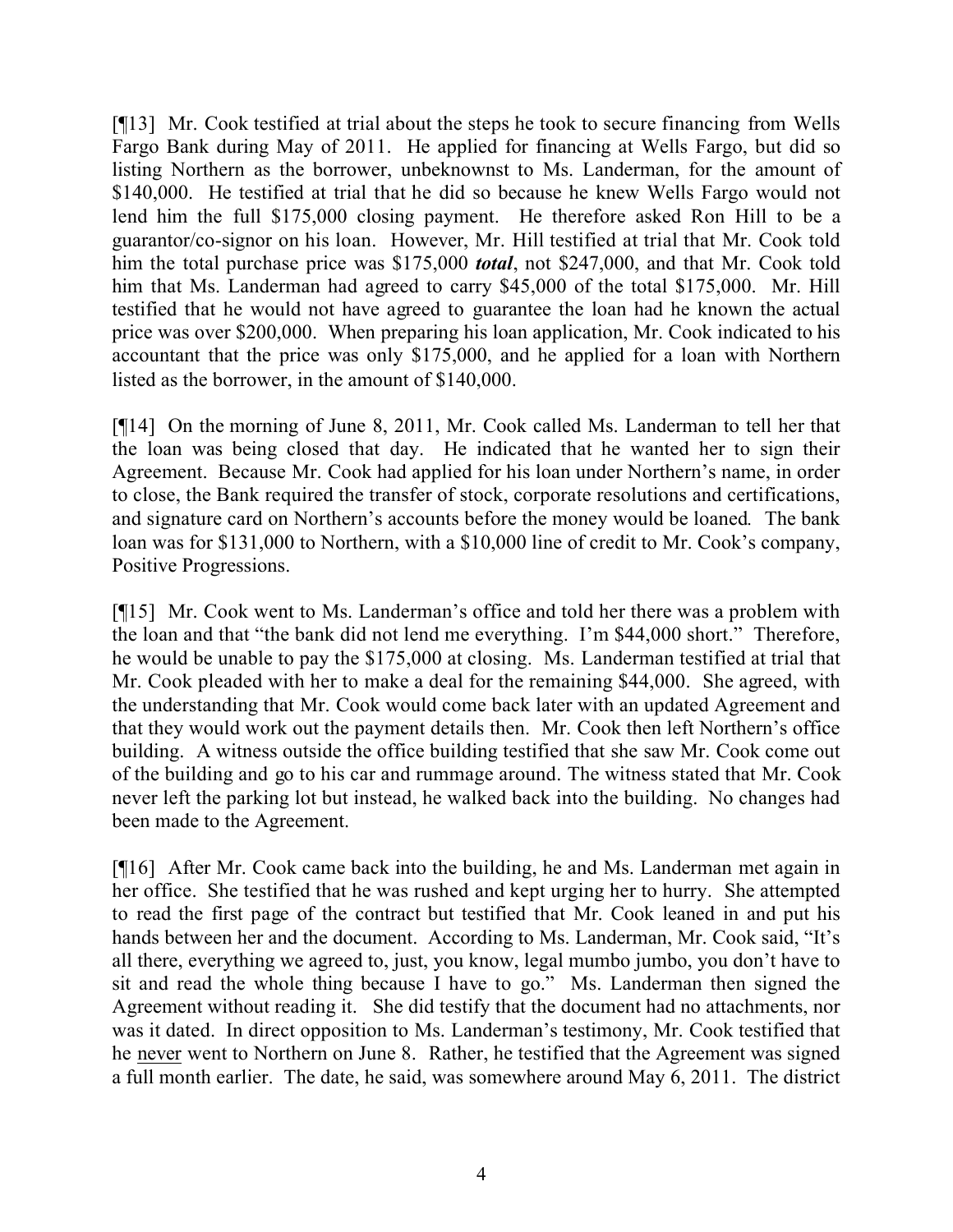court made a number of findings that Mr. Cook was not being truthful when he testified to this.

[¶17] At the end of the day on June 8, 2011, Mr. Cook paid Ms. Landerman \$94,000. Instead of paying her \$175,000 as agreed, he deducted \$25,000 earnest money, \$6,000 for a loan owed to Northern by an employee, \$5,000 for "intent to purchase warranties" that required Ms. Landerman to reimburse any money recently paid to her from the corporation, and \$10,000 as a temporary loan to cover cash flow shortfalls. Regarding the \$10,000 amount, Mr. Cook gave Ms. Landerman a post-dated check for \$10,000 to be cashed on June 20, 2011. However, Mr. Cook stopped payment on that check on June 9, 2011. Along with the \$25,000 earnest money payment, Ms. Landerman had only been paid a total of \$119,000.

[¶18] On September 22, 2011, Ms. Landerman filed a Complaint against Mr. Cook, his company Positive Progressions, and Northern. The matter eventually went to trial and the district court entered judgment against Mr. Cook. The district court found clear and convincing evidence that Mr. Cook committed fraud in the inducement and fraud in the execution. The district court also found that an agreement existed between the parties, but that terms the parties agreed on were not reflected in the Agreement, in large part because of the fraud committed by Cook. The court computed damages as the difference between the \$247,000 promised by Mr. Cook and the \$119,000 paid by him. With prejudgment interest, the total damages equaled \$149,189.48. The district court also awarded punitive damages in the form of attorney fees and costs in the amount of \$114,063.19.

[¶19] Mr. Cook appealed both judgments separately, and this Court consolidated those appeals.

# **DISCUSSION**

# *Fraudulent Inducement*

[¶20] We first address Mr. Cook's argument that the district court's finding of fraud in the inducement should be reversed. Mr. Cook argues for reversal because Ms. Landerman has "no tort damages, and because Landerman's testimony did not prove, by clear and convincing evidence, that Cook's conduct rose to the level of fraud." We will address these in order.

# A. Tort Damages (Economic Loss Rule)

[¶21] Mr. Cook argues that because the entirety of Ms. Landerman's claimed damages arose out of the contract, and because there are no tort damages, the fraud count should be dismissed as a matter of law. This raises questions under the economic loss rule.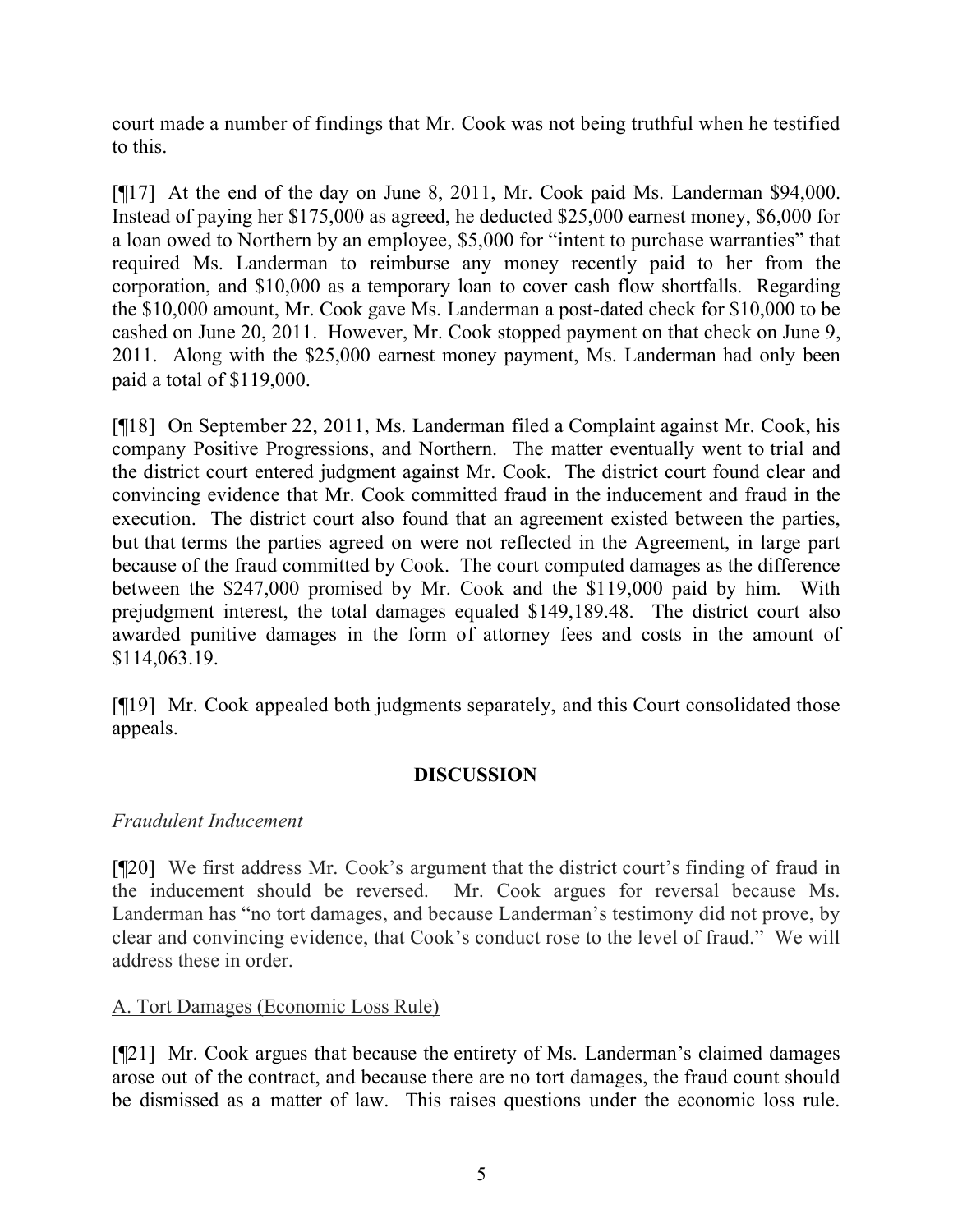Unfortunately for Mr. Cook, this issue is brought before this Court after no attempt to raise it below. Therefore, we will not consider it. "With the exception of certain jurisdictional or fundamental issues, we will not consider issues raised for the first time on appeal." *Meima v. Broemmel,* 2005 WY 87, ¶ 56, 117 P.3d 429, 447 (Wyo. 2005).

#### B. Sufficiency of the Evidence

[¶22] We next address whether there was sufficient evidence presented at trial such that the district court was able to find fraud in the inducement. The district court made numerous detailed findings regarding fraud in the inducement. They bear repeating here:

> 64. Prior to June 8, 2011, to induce Plaintiff to sign the Share Purchase Agreement, Defendant Cook represented and led Plaintiff to believe he would pay \$247,000 total with \$175,000 at closing and payments totaling \$72,500 over three years.

- a. Defendant testified at trial that his intention was to pay only \$125,000 for the company.
- b. On January 25, 2011, Plaintiff made a written offer to Defendant Cook to give him first option to buy the Company for \$247,500.
- c. When the parties met on February 23, 2011, at Northern's offices, Defendant Cook simply asked for terms where he would pay \$175,000 at closing and the balance over 3 to 5 years as a percentage of gross revenue. He further falsely represented that he had the resources to pay the \$175,000 at closing.
- d. One month later, on March 23, 2011, Defendant Cook met with Plaintiff at Northern and delivered Exhibit 46 which proposed an offer for payment of \$175,000 at closing plus 3 percent net over three years.
- e. Plaintiff immediately responded to Exhibit 46, with Exhibit 45 also see Exhibit 60, an email exchange that stated she must have \$247,000 and that payments after closing had to total \$72,000 over three years. This Court determines that these are the terms of the agreement reached between the parties and relied on by Plaintiff (\$247,000.00 not \$247,500.00).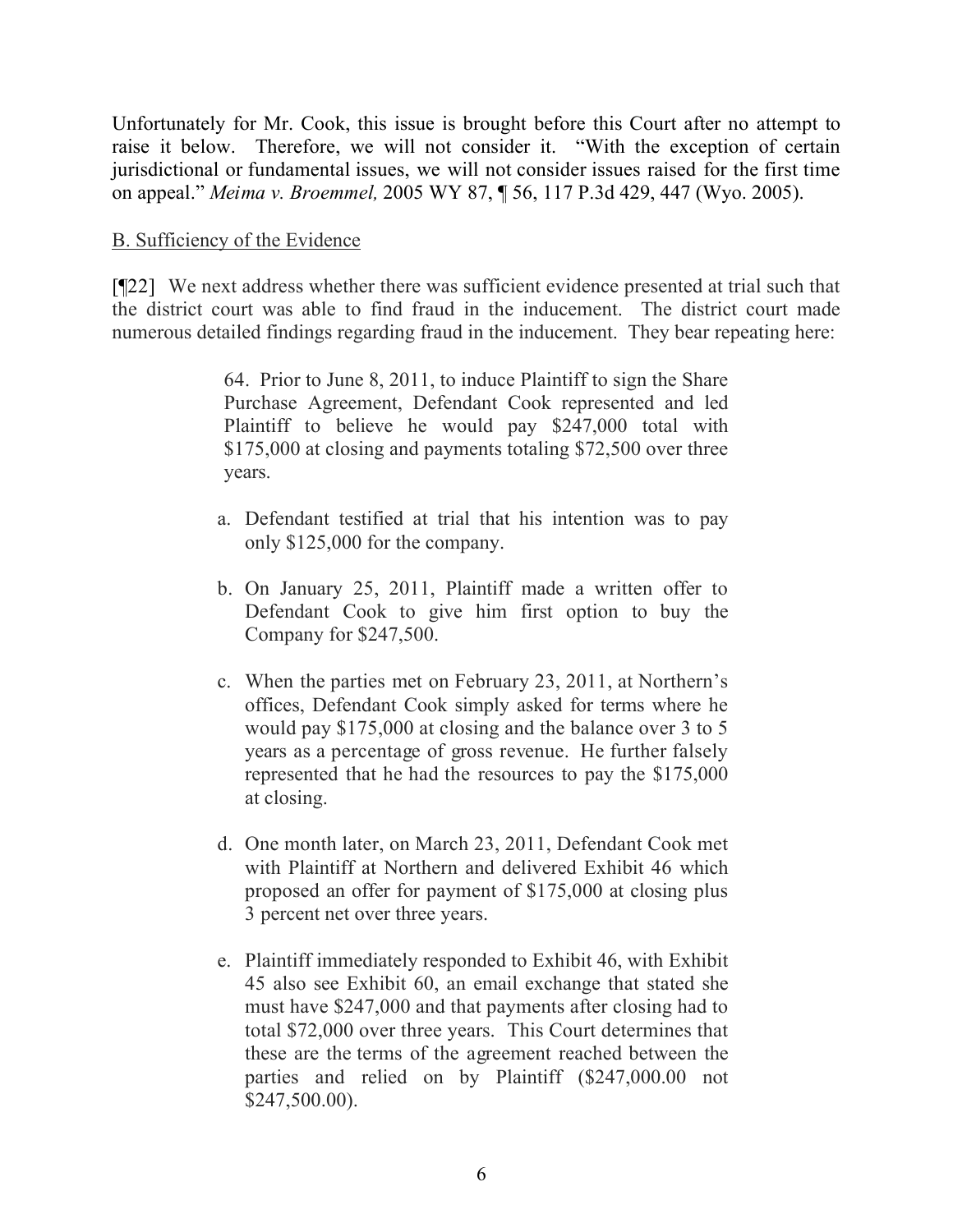- f. Defendant emailed Exhibit 61 indicating his desire to meet and finalize the agreement so his lawyer could work on the final agreement. Defendant Cook did not mention, let alone reject or otherwise contradict Plaintiff's statement as to the purchase price or the payment terms set forth in her Exhibit 45 email.
- g. Instead, Defendant made representations that "we have a deal." These included representations on April 29, 2011, in front of Plaintiff to regulators from the State of Wyoming's Department of Health, Division of Developmental Disability that "we have a deal" and reassuring the department[']s officials as well as Plaintiff that he was only waiting for the bank to finish processing the financing and for his lawyer to finish the formal contract documents. These statements made to Plaintiff and in her presence affirmed Defendant Cook's agreement to Plaintiff's share purchase terms of \$175,000 down at closing and \$72,000 paid over 3 to 5 years.
- h. At no point thereafter did Defendant Cook disclose to Plaintiff that he was preparing the Agreement with different terms. Instead, he presented the Agreement to her on June 8 with the representation that it has "everything you wanted."

65. Defendant Cook's representations to Plaintiff about paying the \$247,500 purchase price and the \$175,000 at closing were false; he never intended to pay either sum.

In April and May leading up to the June 8, 2011 execution and closing of the Agreement, Defendant Cook told Mr. Hill, Mr. Whittle and the Bank that the purchase price was only \$175,000.

- a. Defendant Cook's notes of a conversation between him and the Bank (Exhibit 66) reflect him telling the Bank the total purchase price would be \$175,00.00 and being told by the Bank that it would require him to contribute 25% of the purchase price and have a guarantor.
- b. Defendant Cook solicited Ron Hill to be his guarantor and, before Mr. Hill filled out the necessary Bank papers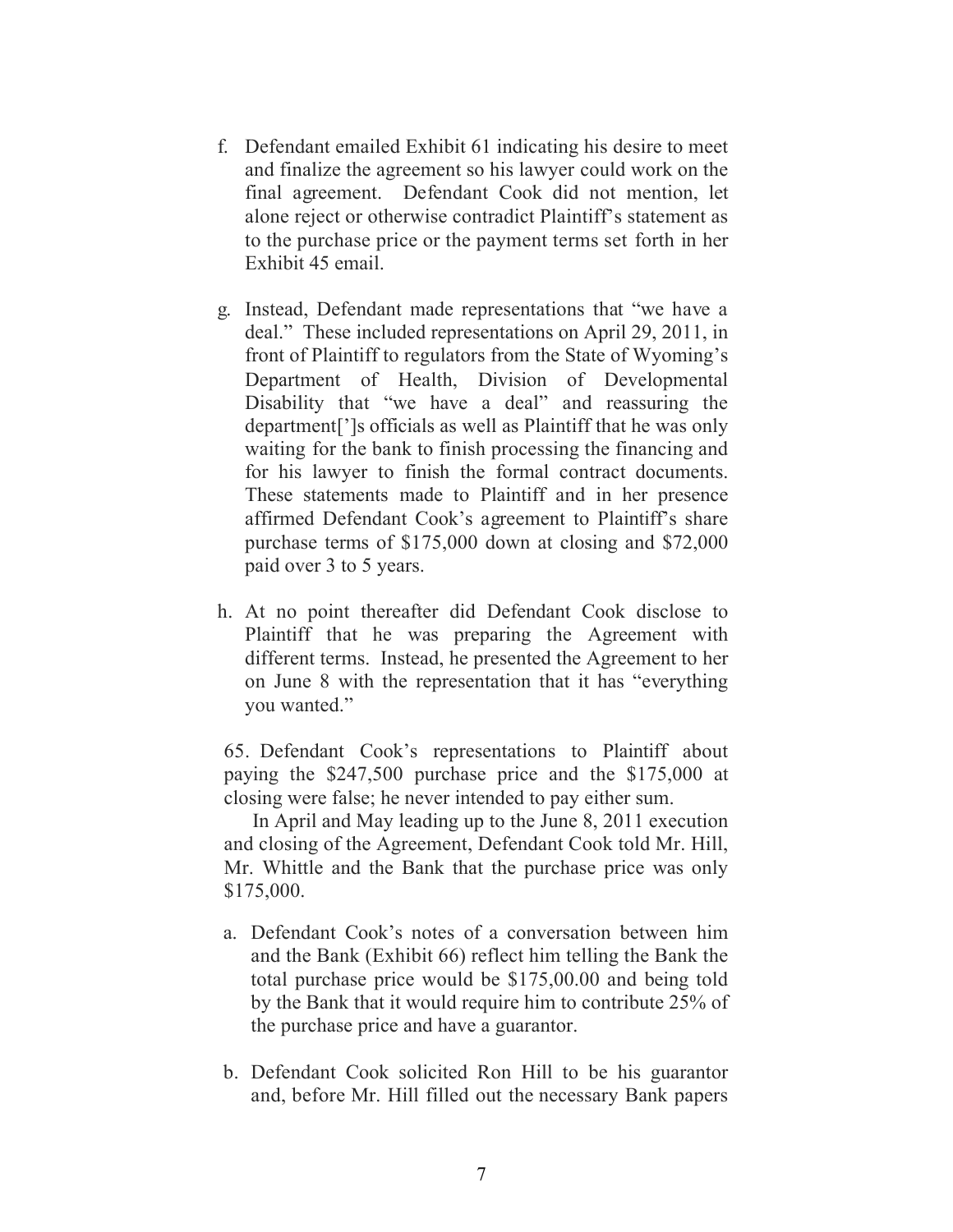on April 25, Cook told him that the total price would be \$175,000 with Plaintiff agreeing to carry \$45,000 of the \$175,000 over three years.

- c. On or about May 4, 2011, Defendant Cook spoke with his accounting firm of Whittle, Ostler, Hamilton and Associates. According to notes by Dave Whittle, a principal in the firm, Defendant Cook told him that the purchase price would be \$175,000. (Exhibit 97)
- d. Accordingly, Defendant Cook never had any intention of paying Plaintiff's purchase price of \$247,500 despite his representations to Plaintiff he would in the February 23 meeting and reaffirmed in the March 23 discussion and the follow-up e-mails, followed by the representations to Plaintiff and State officials about having a deal with Plaintiff.
- e. Defendant Cook's false representations to the aforementioned third parties about the purchase price further support his propensity to make repeated false and fraudulent representations to secure his objective loans, guarantees and business purchase.

66. The loan application submitted for \$140,000 by Defendant Cook to Wells Fargo Bank on May 6, 2011, combined with his statements to Ron Hill and Dave Whittle, shows that Defendant Cook never intended to pay the \$175,000 closing payment that is specified in the agreement.

67. Defendant Cook intentionally misrepresented what Wells Fargo was doing on the morning of June 8 in order to get plaintiff to transfer the stock of Northern to him without his having to pay the contractual \$175,000 payment at closing. Defendant told Plaintiff that the Bank unexpectedly shorted his loan by \$44,000.

68. Defendant Cook created the appearance of a mere short term unexpected glitch by personally reassuring plaintiff, saying "you know I am good for it." These statements were made to Plaintiff to get her to sign over the shares of stock without receiving the \$175,000 due at closing.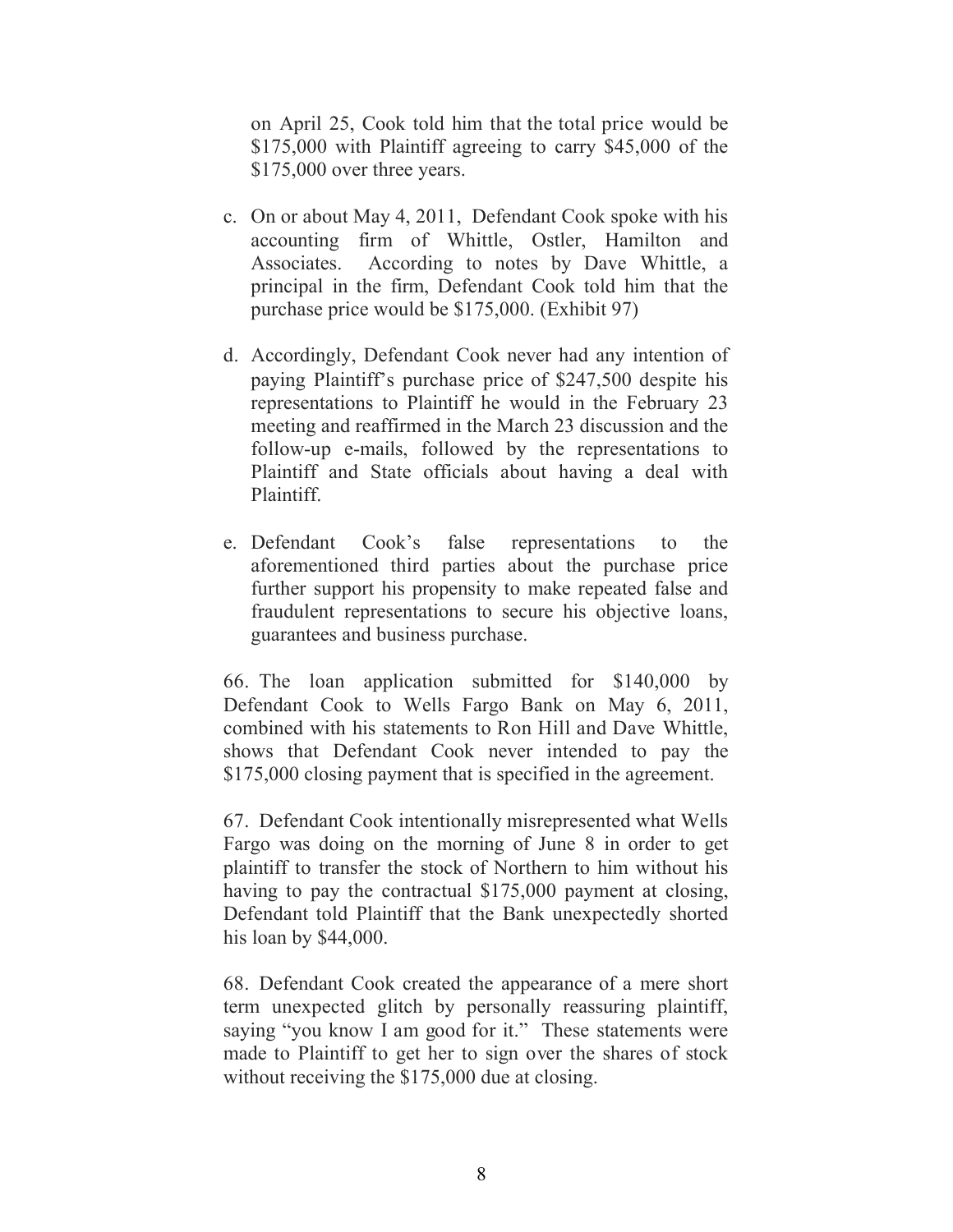69. Defendant Cook's representation of a sudden and unexpected emergency was patently false as was the representation that the Bank loan was short \$44,000. (Exhibit 28, Resp. to Interrogatory 9.)

- a. Defendant Cook testified that his initial conversations with the Bank about the loan were about obtaining conventional financing of \$140,000 or SBA financing of \$149,000 at a higher rate. He thus knew from the outset that he was not getting financing of \$175,000.
- b. Defendant Cook's loan application, submitted on May 6, 2011, was for only \$140,000. He knew for more than two months before closing on June 8, 2011, that the Bank loan would be less than the contractually promised \$175,000 closing payment.
- c. Until the May 27, 2011 notice from Wyoming Department of Developmental Disabilities' Linda Hallock, Defendant Cook did nothing to cover the difference between the \$140,000 loan application and the \$175,000 required at closing. However, when it appeared that the transaction might derail, he quickly found another \$25,000 to give Plaintiff an earnest money deposit.
- d. Defendant Cook's testimony was that on June 8, 2011, the Bank informed him for the first time that it was only loaning \$131,000 to Northern. (exhibit 8) He said he was shocked to learn of the Bank's decision to short him \$44,000. Mr. Hill testified that Defendant Cook acted shocked to learn that the loan was only going to be \$131,000. Defendant Cook's further testimony, however, was that the Bank extended an additional \$10,000 line of credit of his company, Positive Progressions, LLC, totaling \$141,000. The combined loans were \$1,000 more than had been requested in Defendant Cook's loan application. Therefore, the Bank did not short him or Northern \$44,000 on June 8. In fact, the loans were in excess of the application and not short at all.
- e. For defendant Cook to represent to Plaintiff that the Bank had shorted his loan by \$44,000 in order for him to get her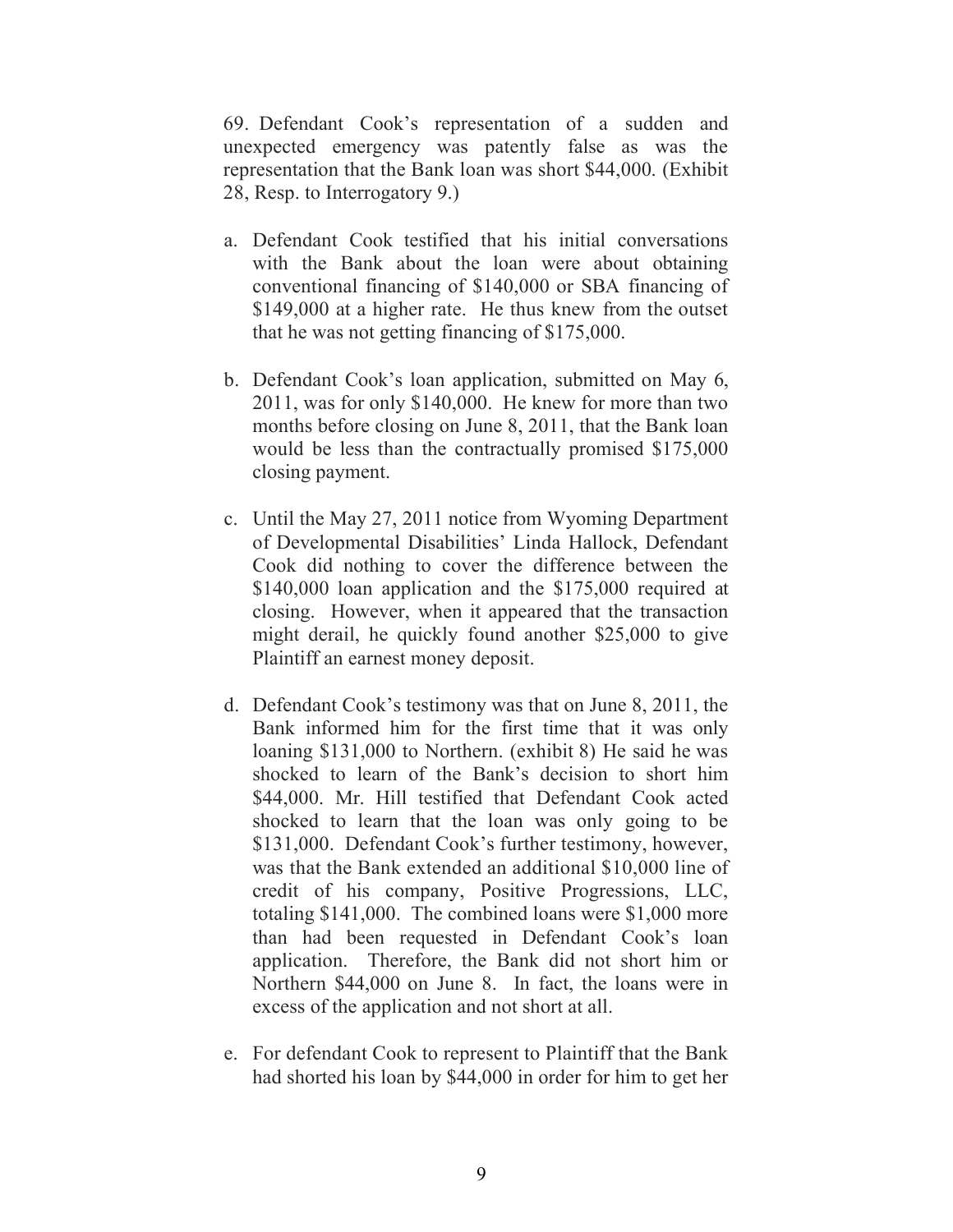to transfer the stock to Northern without having to pay the \$175,000 was knowingly fraudulent.

- f. Adding the \$25,000 earnest money advanced by Positive Progressions on June 3 and the \$141,000 loaned by the Bank on June 8 totals \$166,000 which is only \$9,000 "short" of the \$175,000 on June 8th, not the \$44,000 that Defendant Cook represented to Plaintiff.
- g. Rather than a shocking new revelation that he would be \$44,000 short occurring for the first time on June 8, 2011, Defendant Cook had known from prior to his May 6, 2011 loan application that without additional funding, he was going to be short sufficient funds to pay the \$175,000. He knew from Exhibit 66 that his conventional loan would only produce \$131,000 in loan proceeds regardless of the amount of his application. Thus, he knew prior to his May 6, 2011 loan application that the loan approval would be \$44,000 short of the \$175,000 down payment due at the time of closing.
- h. Defendant Cook's statement to plaintiff that "you know I am good for it" to induce her to give him leniency or accommodation to pay the \$44,000 he claimed he was short was a false representation at the time it was made was fraudulent.

70. Defendant Cook's subsequent conduct shows that he had no intention of paying the \$44,000 he led Plaintiff to believe that he was short. Exhibit 76 shows that Defendant's first transactions in Northern's bank accounts after closing were to remove \$22,532 as reimbursement to himself and his fatherin-law for money paid to Plaintiff by Positive Progressions, and spend on acquiring Northern's shares. Defendant Cook wrote checks from Northern's account to his wife Hillary in the sum of \$7,532.40 (rather than to positive Progressions, LLC, the source of the down payment monies) and to his father-in-law Merrill Hutchenson in the sum of \$25,000.00 (rather than to Positive progressions LLC, the source of the down payment monies) on June 17, 2011. That Exhibit shows that he had adequate funds in Northern's account to pay the \$9,000 he was short on the purchase price plus the \$10,000 Plaintiff loaned Northern, yet he chose to pay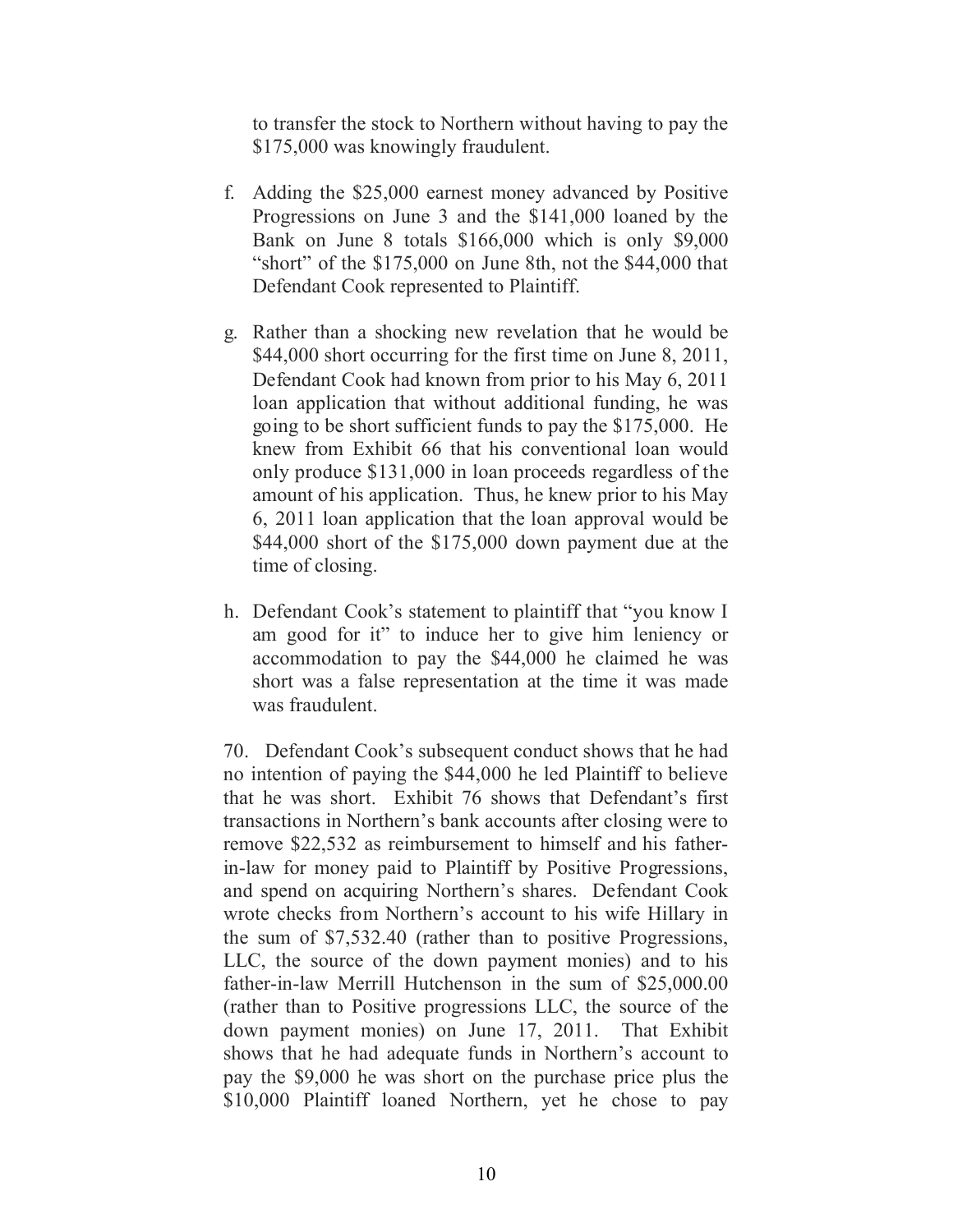himself and his father-in-law rather than Plaintiff. This is also an example of the alter ego commingling of funds within the two entities Positive Progressions LLC, Northern and Defendant Cook and/or Hillary Cook. It is clear to this Court that Nathan Cook, Positive Progressions LLC and Northern are all the same under the control of and used by Defendant Cook as he wishes without regard to the entity formalities or status required of LLCs or Corporations

71. Defendant Cook admitted to adding the date of execution at some undefined time after the date of execution. There was at least one indication that at least one page of the Agreement may have bee substituted after the time the Agreement was signed by Plaintiff. For example, on page 3, the end of Paragraph 4.1e ends in an incomplete sentence which is not continued on page 4 of Exhibit 1 and Exhibit 1a. No evidence was produced by Defendant Cook or the other entities explaining that abrupt ending which page also happens to include Defendant's claimed contract warranties that he used as a basis of withholding the monies from Plaintiff. None of the pages of the Agreement were initialed by either party.

72. Defendant Cook gave testimony and his counsel argued that at the time when the Agreement was signed on June 8, 2011 he believed Plaintiff was in breach of the Agreement, that he would not be bound by it. The inference is that Defendant Cook had no intention of performing his and/or the other Defendants' obligations under the Agreement when he signed it on June 8, 2011.

73. Defendant Cook testified he had not read the Agreement that he had Plaintiff sign.

74. Defendant Cook testified that he had his lawyer draft the Agreement so that Plaintiff would be locked in.

75. At the afternoon's informal closing (after Plaintiff signed the Agreement) at Northern's offices on June 8, 2011, Defendant Cook represented to Plaintiff that the Agreement prohibited her from paying for personal expenses out of the business accounts prior to the signing of the Agreement. He told her that she had to reimburse the company for such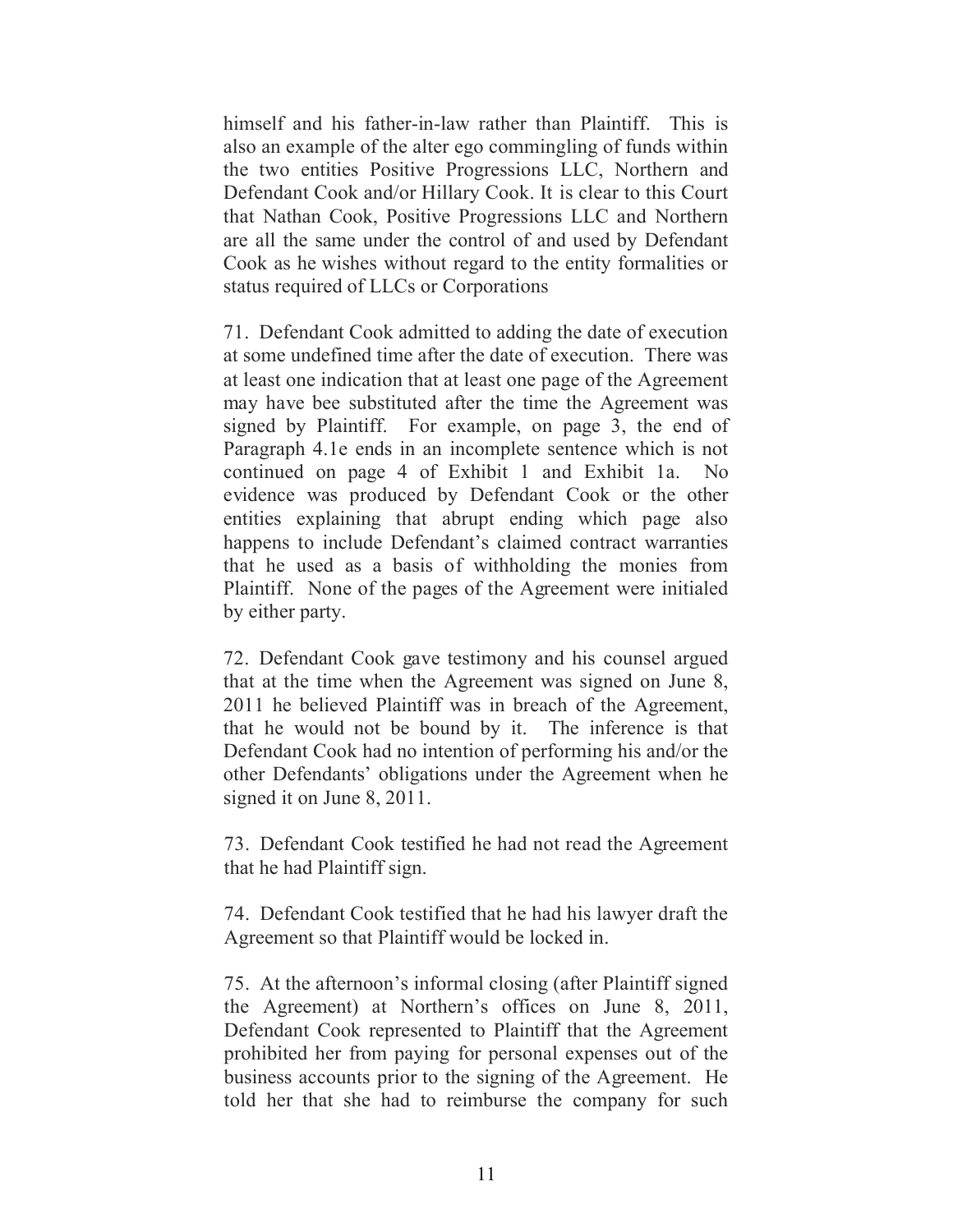expenses. With that false statement, he extracted her admission of having taken distributions of \$5,000 for preagreement personal spending (distributions) out of the company. He represented to her that the Agreement (which he was withholding from her) therefore required her to pay that money to Northern for him.

76. Defendant Cook also falsely represented to Plaintiff that she had failed to disclose a loan to Nabu Livingston and that the Agreement's warranties required her to pay that amount personally. Again without providing her with a copy of the Agreement, he represented to her that he was deducting the \$6,000 loan from the amount of money owed to Plaintiff at the closing.

77. The Livingston Loan had been disclosed to Defendant Cook in April (Exhibit 4) and he elected to close without requiring any disclosures be attached to the Agreement.

78. Defendant Cook asked plaintiff to meet with him at Northern on July 20, 2011 to discuss the situation. Exhibit 76 shows that he deposited \$10,000 to Northern's account on July 19 the day before the meeting. He removed it after he stalled Plaintiff's attempts to get paid (exhibit 76) and then cancelled the June 20 check. (Exhibit 18)

[¶23] With the court's findings in mind, we turn to whether they are supported by the evidentiary record such that the district court could conclude that Mr. Cook committed fraud in the inducement. A plaintiff alleging fraudulent inducement carries the burden of showing by clear and convincing evidence that

> 1) the defendant made a false representation intending to induce action by the plaintiff;

> 2) the plaintiff reasonably believed the representation to be true; and

> 3) the plaintiff suffered damages in relying on the false representation.

*Claman v. Popp*, 2012 WY 92, ¶ 43, 279 P.3d 1003, 1016 (Wyo. 2012) (quoting *Bitker v. First Nat'l Bank*, 2004 WY 114, ¶ 12, 98 P.3d 853, 856 (Wyo. 2004)). "Clear and convincing evidence is the 'kind of proof which would persuade a trier of fact that the truth of the contention is highly probable.'" *Alexander v. Meduna*, 2002 WY 83, ¶ 29, 47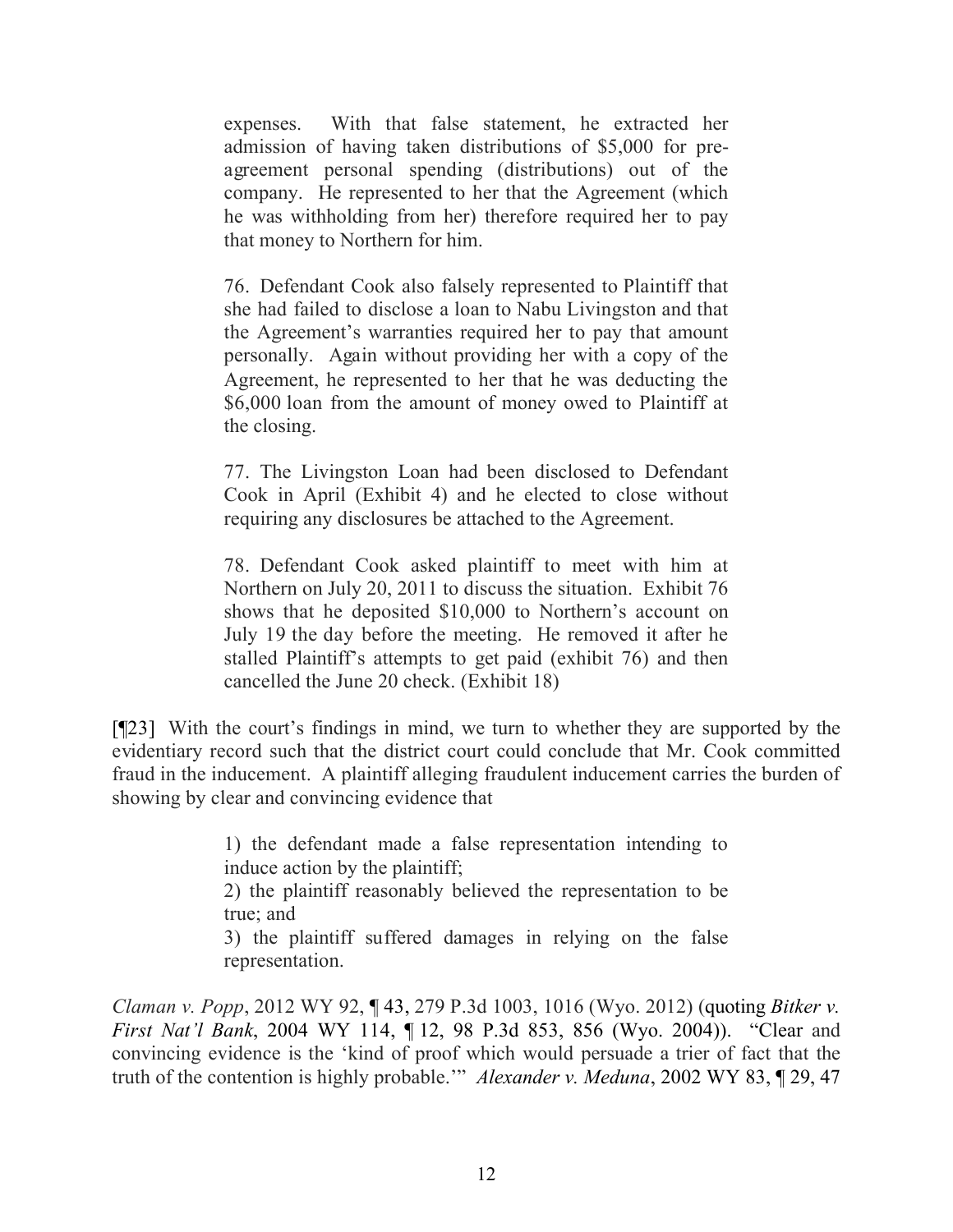P.3d 206, 216 (Wyo. 2002) (quoting *MacGuire v. Harriscope Broadcasting Co*., 612 P.2d 830, 839 (Wyo. 1980)).

[¶24] We note that Mr. Cook's arguments on appeal rely for the most part on a rehashing of the testimony and exhibits given and presented at trial, without citing to much authority at all. We will not reweigh testimony on appeal. *FFJ v. ST*, 2015 WY 69, ¶ 14, 348 P.3d 415, 420 (Wyo. 2015). "This Court ... does not reweigh evidence. Instead, we view the facts in the light most favorable to the prevailing party." *Id.* (citing *Hayzlett v. Hayzlett*, 2007 WY 147, ¶ 8, 167 P.3d. 639, 642 (Wyo. 2007)).

[¶25] Our review of the record persuades us that it contains more than sufficient evidence to support the district court's determination that Mr. Cook committed fraud in the inducement. Mr. Cook testified at trial that he only intended to pay \$125,000 for the business. Yet, e-mails exchanged between Ms. Landerman and Mr. Cook show an agreed upon purchase price of \$247,500. Subsequent behavior by Cook establishes that his intent was never to pay. Mr. Cook's misrepresentations were numerous, including his false statements to Ms. Landerman, Wells Fargo Bank, his guarantor Mr. Hill, and beyond.

[¶26] Also supporting Mr. Cook's fraudulent inducement of Ms. Landerman is the parties' often opposing testimony given at trial. The district court addressed those discrepancies with credibility determinations. The district court was in the best position to make those determinations, and we defer to its determinations. *Walter v. Walter*, 2015 WY 53,  $\P$  12, 346 P.3d 961, 966 (Wyo. 2015) ("We have often said that the credibility of witnesses is for determination by the trial court."). Given the testimony and evidence presented at trial, we have no reason to question the district court's credibility determination and subsequent evidentiary ruling. Conflicts in testimony are to be resolved by the trier of fact. *Forshee v. Delaney*, 2005 WY 103, ¶ 12, 118 P.3d 445, 449 (Wyo. 2005). Here, the district court resolved the conflict in favor of Ms. Landerman. Such resolution was particularly justifiable in light of the district court's finding that Mr. Cook made numerous contradictory statements and that he was "extremely vague," "contradictory," "non-responsive," "evasive" and "misleading." Mr. Cook's refusal to produce cell phone records also contributed to the court's findings. The district court noted that Mr. Cook "came up with a new version of facts indicating that the Agreement was signed at some time prior to June 8, 2011," which the court found to be "not credible." In fact, rather than simply excluding Mr. Cook's testimony, the district court specifically found it to be "not credible."

[¶27] We conclude that there was more than sufficient evidence for the district court to find fraud in the inducement.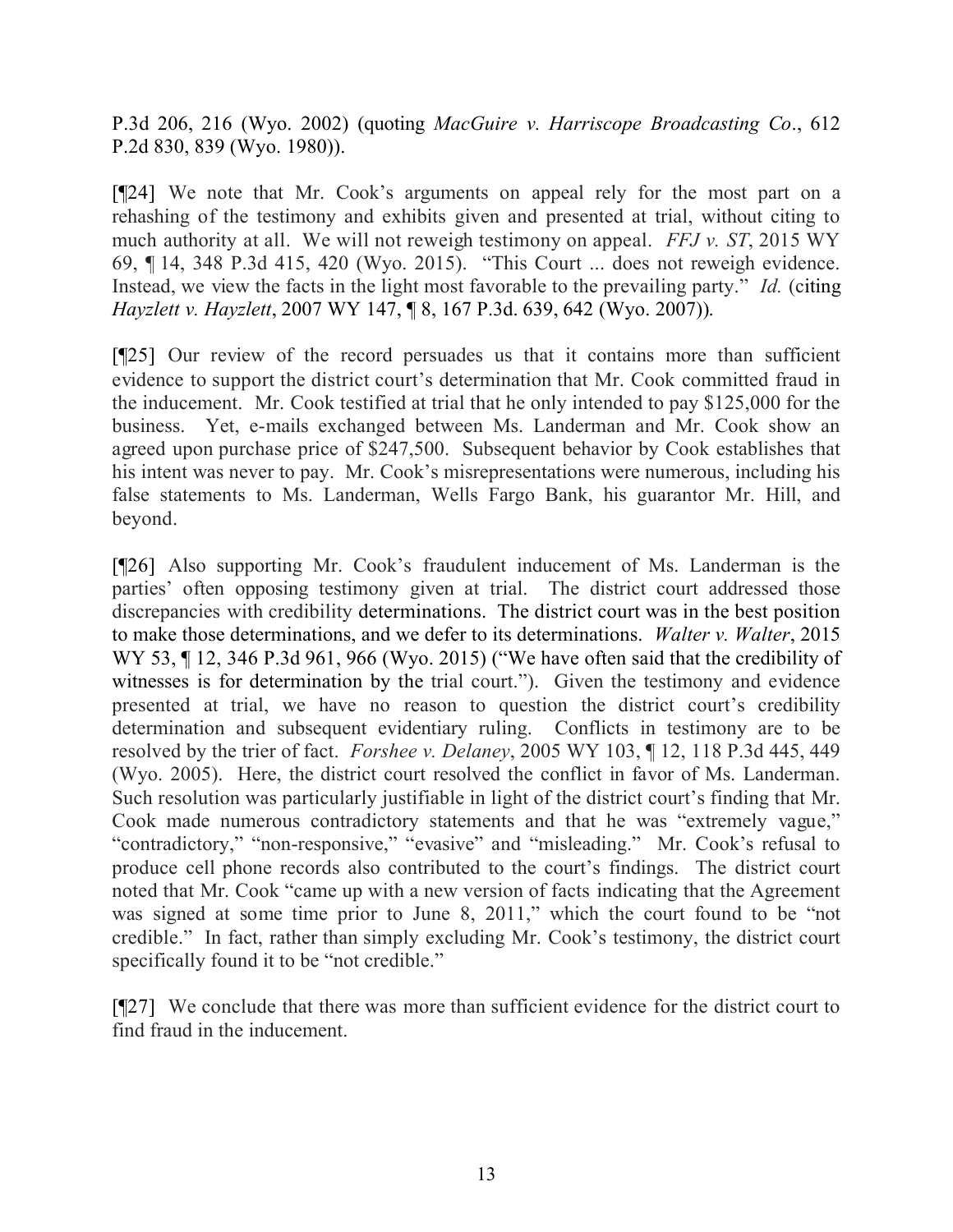## *Punitive Damages/Attorney's Fees*

[¶28] Mr. Cook argues next that punitive damages should be reversed because his conduct "does not rise to the level of conduct required to support a punitive damages award."

[¶29] Wyoming law abides by the American rule, providing that each party is responsible for his or her own attorney fees. *Thorkildsen v. Belden*, 2012 WY 8, ¶ 10, 269 P.3d 421, 424 (Wyo. 2012). Attorney fees are recoverable under the American rule only where a contractual or statutory provision authorizes such recovery, or as a form of punitive damages when such damages can properly be awarded. *Alexander*, ¶ 49, 47 P.3d 220-21; *see also Olds v. Hosford*, 354 P.2d 947, 950 (Wyo. 1960) (recognizing an exception to the general rule denying recovery of attorney fees and costs in a replevin action where "fraud, malice, oppression or willful wrong" can be shown). To determine the reasonableness of the attorney's fees award, Wyoming employs the two-factor federal lodestar test. These factors are: "(1) whether the fee charged represents the product of reasonable hours times a reasonable rate; and (2) whether other factors of discretionary application should be considered to adjust the fee either upward or downward." *Alexander*, ¶ 49, 47 P.3d 220-21. The trial court's determination concerning attorney's fees is reviewed under an abuse of discretion standard. *Id.*

[¶30] The district court awarded Ms. Landerman punitive damages in the amount of \$114,063.19 "representing an award of attorney fees of \$111,029.25 and litigation expenses and costs totaling \$3,033.94." In arriving at its decision, the district court elaborated on the seven factors originally enunciated by this Court in *Farmers Ins. Exch. v. Shirley*, 958 P.2d 1040 (Wyo. 1998). *Alexander*, ¶ 42, 47 P.3d 220. There, this Court applied factors approved by the United States Supreme Court in *BMW of N. Am. v. Gore,* 517 U.S. 559, 116 S.Ct. 1589, 134 L.Ed.2d 809 (1996).

[¶31] What follows are the *Shirley* factors and the district court's application of them to the evidence in this case:

> a. *Reasonable relationship to harm inflicted:* Plaintiff pointed to the findings in the judgment as demonstrating that Defendants inflicted severe and direct financial harm on the Plaintiff in the amount of \$149,189.48 in damages. [...]. The Affidavit of Landerman further described serious, oppressive, harsh, emotional and financial impacts that resulted for Plaintiff and her three young children from Defendant Cook's misconduct.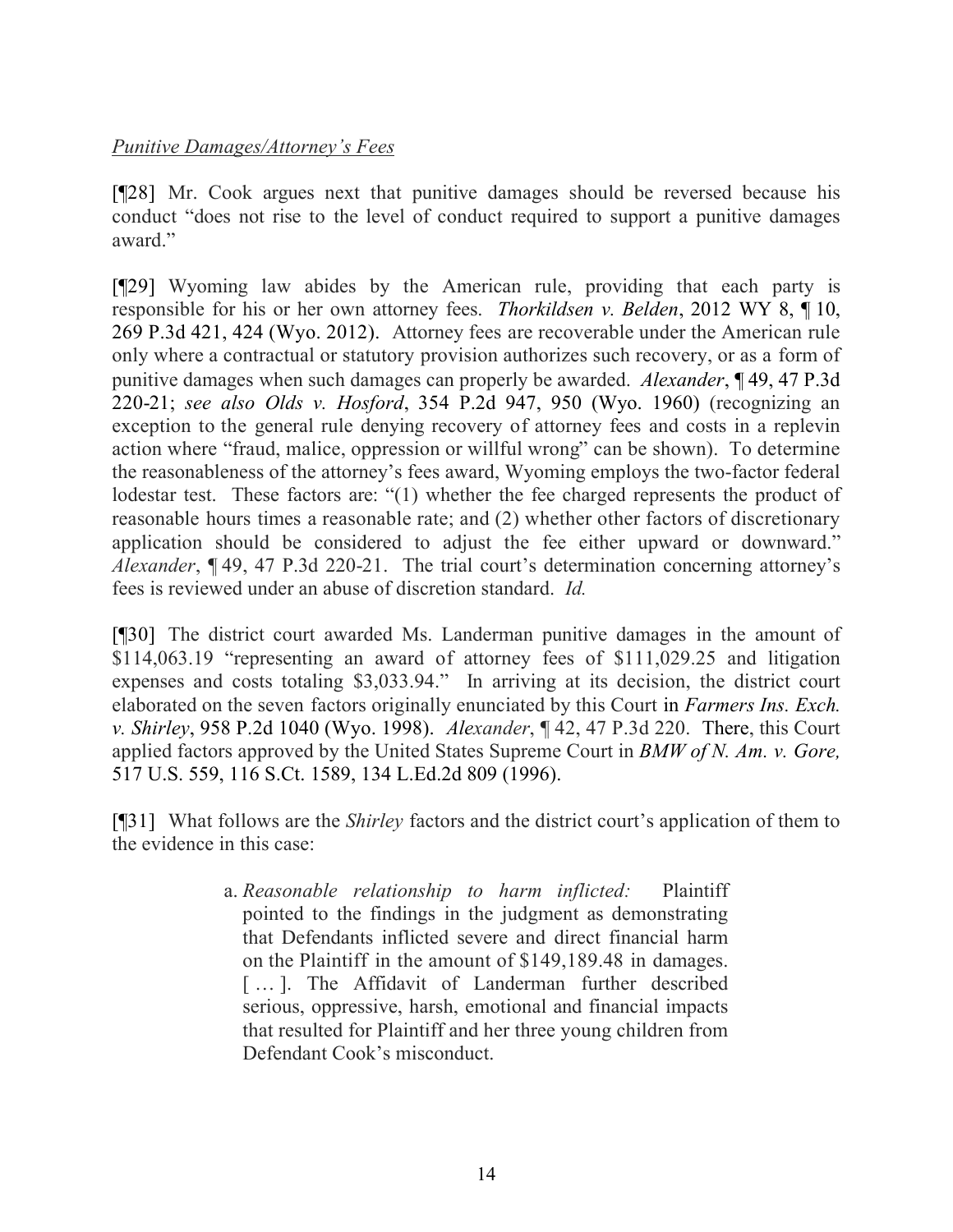- b. *Reprehensibility and cover-*up: Plaintiff contended that the findings in the Judgment already document [the] extent of this factor with findings of multiple willful misrepresentations of material facts as well as outright falsehoods. Among other things, Plaintiff pointed to the Court's findings that Defendant Cook traded on his and Plaintiff's religious faiths [ … ] and to the Judgment's four pages of findings on false and misleading statements by Defendant Cook in testimony [ … ]. The Affidavit of Simonton also was submitted as support for Plaintiff's contentions about Defendant's litigation tactics, apparent concealment of evidence, misrepresentations of fact in discovery and testimony, and the frequency of such conduct.
- c. *Regarding the factor of whether the wrongful conduct was profitable to the defendant:* Plaintiff contended that findings of fact in the Judgment and evidence admitted at trial showed that Defendant was attempting to pay a mere fraction of what he had promised to pay and that his wealth had increased greatly since defrauding Plaintiff into transferring her stock in Northern DDSP to him on June 8, 2011. Pointing to the record and the affidavits before the Court, Plaintiff contended that Defendant Cook's misconduct extended for two and one half years. She contended Defendant Cook reaped the business benefits of having Plaintiff's business while not paying what was owed. Plaintiff contended that the record and submissions showed that Defendant engaged in an extensive attempted cover-up, including willfully concealing evidence, deliberately misleading discovering responses, misrepresentations to the Court, and giving testimony at trial that was patently false. [ … ] Plaintiff pointed to the Defendant's tax returns and acquisition of other properties and businesses while withholdings funds owed to Plaintiff as well as the matters in the judgment. Plaintiff also supplemented with additional documents consisting of a financial statement and attachments [ … ] subpoenaed from Big Horn Federal Savings Bank with regard to a June 12, 2014 loan granted to Defendant. Plaintiff argued that Exhibit 20 showed that Defendant had managed to leverage a very large increase in his net worth to \$2.4 million, up considerably from the net worth claimed by him in an April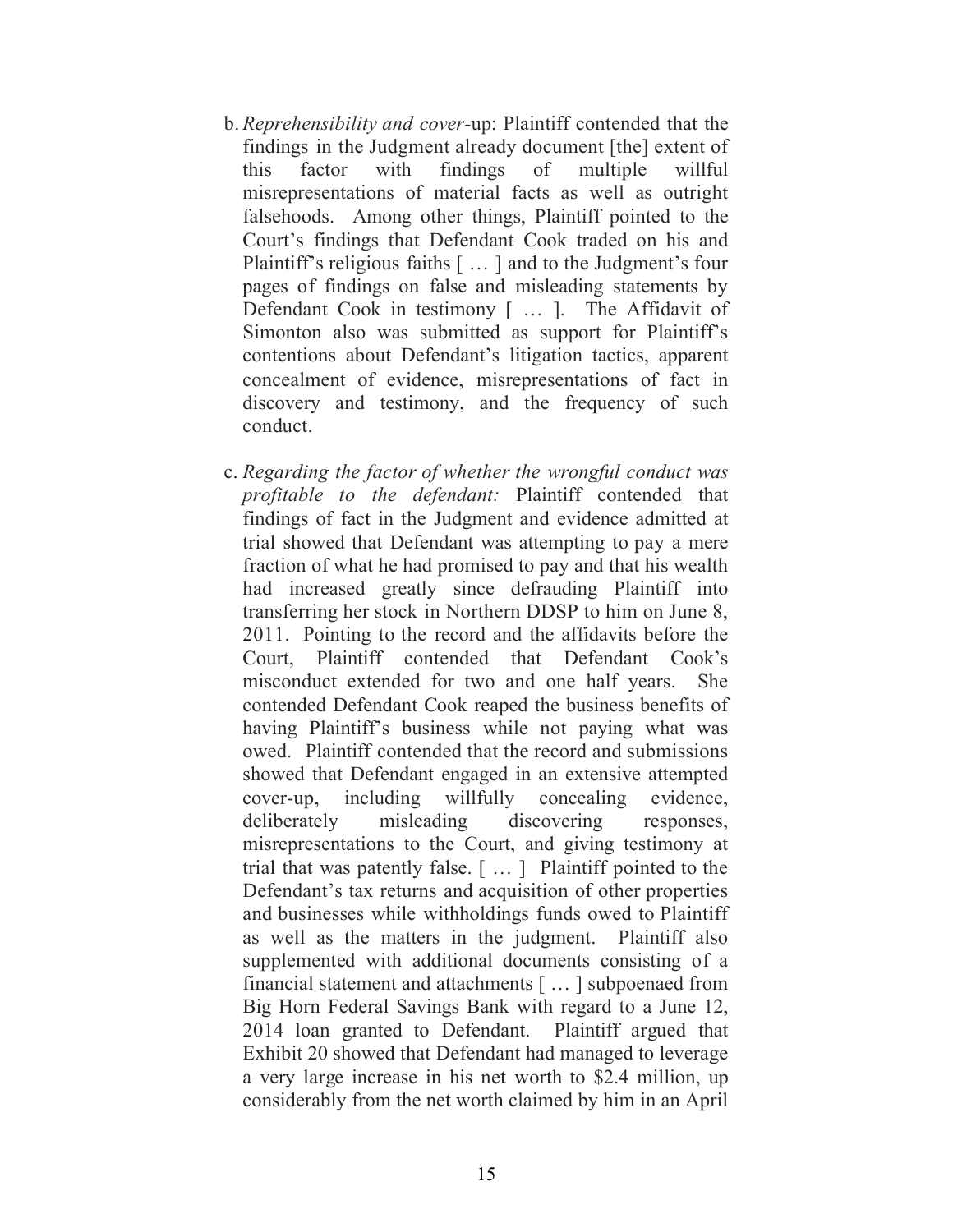2011 financial statement that he submitted to Wells Fargo Bank […]. Plaintiff further contended that Exhibit 20 demonstrated that Defendant Cook was representing to Big Horn Federal Savings Bank that without any appreciable increase in Northern DDSP's revenues, the stock he acquired from Plaintiff should be valued at \$420,000. That is nearly twice what the Judgment found Defendant Cook had agreed to pay Plaintiff. It was three and a half times the amount he was found to have actually delivered to her. Plaintiff contended that the amount of punitive damages sought as attorney fees was only a fraction of the gains Defendant Cook obtained through his fraud and that the award of all attorney fees would not come close to removing all of the Defendants' profit in the transaction.

- d. *With regard to the factor of Defendant's financial position:*  Plaintiff pointed to the admitted trial exhibits of Defendants' income tax returns and filings and their financial statements through 2012. Plaintiff also submitted Defendant Cook's 2013 Federal income tax return and his June 2014 financial statement showing him currently having a net worth of \$2.4 million [...].
- e. *With regard to the factor that "all the costs of litigation should be included, so as to encourage Plaintiffs to bring wrongdoers to trial".* Plaintiff contended that her submissions on her attorney fees and costs satisfied this requirement.
- f. *With regard to whether Defendant has been subjected to criminal sanctions that would mitigate punitive damages:* [...] no criminal sanctions mitigate the matters covered by this Judgment.
- g. *With regard to other civil actions against Defendant for the same conduct:* Plaintiff demonstrated that there were none.

[¶32] With our standard of review in mind, we conclude that the district court's award of punitive damages in the form of attorney fees and costs was proper and absolutely within its discretion. The district court's findings are quite detailed, and the record contains ample evidence supporting the district court's discussion of the seven factors set forth by this Court to allow an award of attorney's fees as punitive damages. The district court did not abuse its discretion in awarding punitive damages.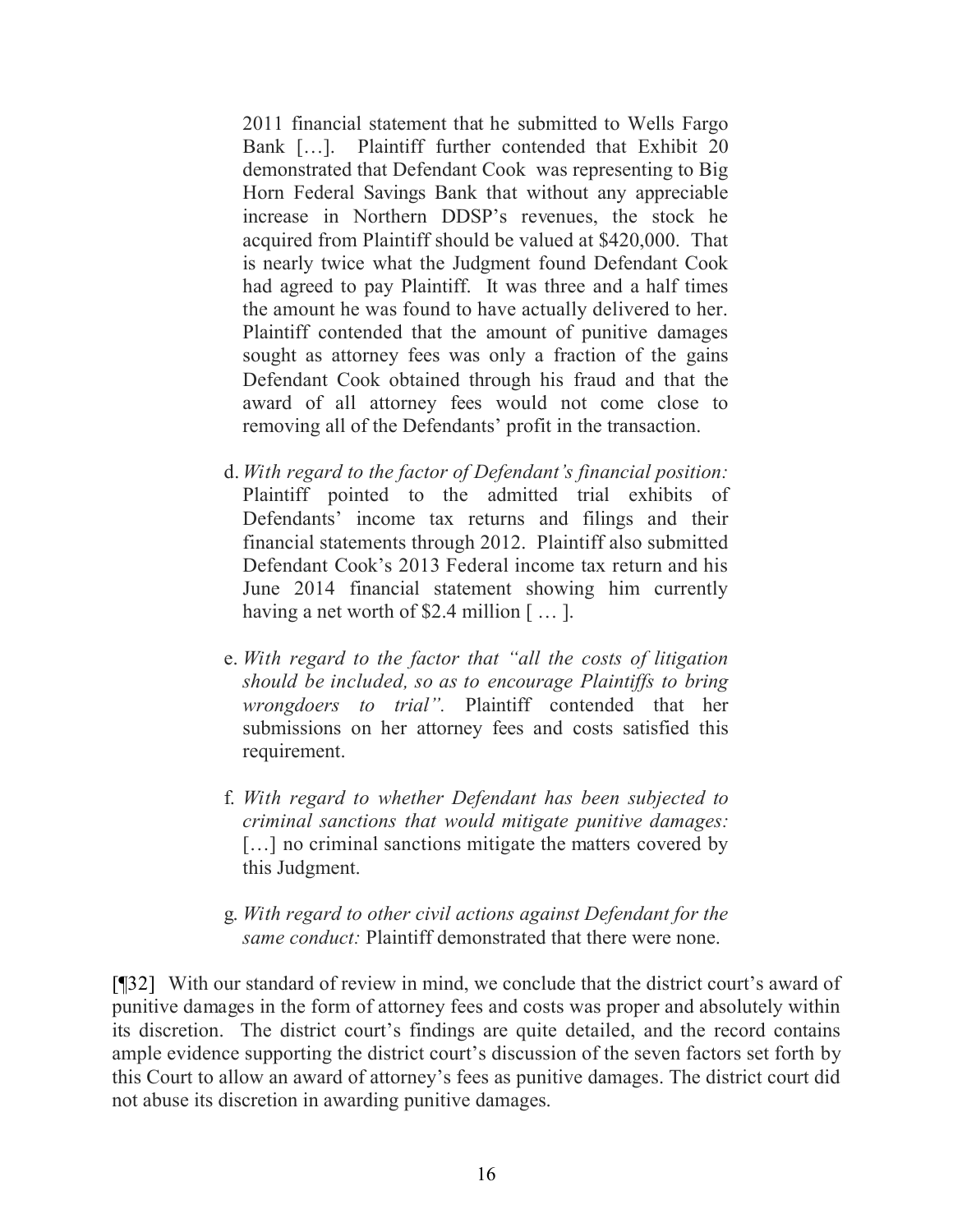## *The Contract*

[¶33] Mr. Cook argues next that there was a contract and that it was unambiguous and controlling. We agree but come to our conclusion in a dissimilar way than Mr. Cook.

[¶34] The district court said the following about the contract:

2. As more specifically outlined in the findings of fact, this Court concludes that a contract was entered into for the sale of Plaintiff's shares in Northern considering the e-mails in Exhibits 45, 46, and 60, the representations that Defendant Cook made state regulators that they, Plaintiff and he had an agreement and the representation that "everything she wanted" was in the Agreement. The evidence in this case, as described in the findings of fact, clearly shows there was an offer, acceptance, and consideration and that the Parties intended to enter into a contract.

[¶35] We agree that the district court found a contract existed. However, instead of the written Share Purchase Agreement, the district court's findings of facts further explain what it found to be the parties' Agreement:

> 53. The basic terms of the Agreement [ … ] provide for payment terms of \$175,000.00 to be paid at closing by Defendants, with three (3) annual payments on the anniversary dates of the signing of the Agreement in the amount of 3% of net income of Northern or \$15,000.00 whichever is greater. This would net Plaintiff \$220,000.00, not the \$247,000.00 that she last communicated to Defendants she required for the purchase of her business. Although Plaintiff did not read the Agreement required for the purchase of her business. Although Plaintiff did not read the Agreement as put in front of her on June 8, 2011 the circumstances are such that the Court believes she had reason to and did rely on the representations of this ethical and responsible businessman. The Court concludes that there was a meeting of the minds as to the payment terms. They are the terms last communicated by Plaintiff to Defendant Cook on March 23, 2011 as shown in Exhibit 45 and 60. That is what Plaintiff believed when Defendant Cook said on June 8, 2011, that the Agreement has "everything you wanted." She relied on that. In reliance on that she turned the office over to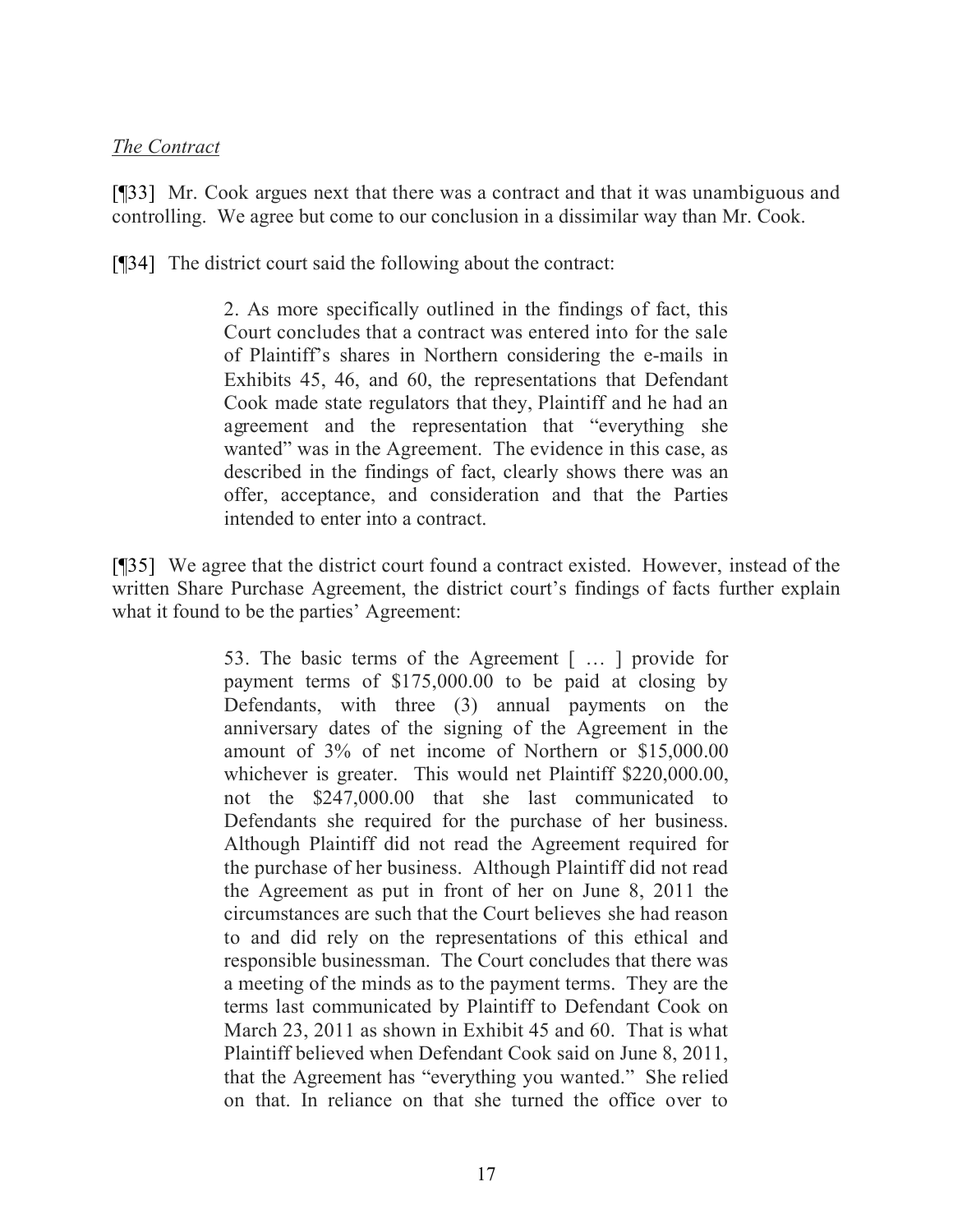Defendant Cook, gave him her keys, passwords, and the proprietary documents, manuals, and other papers necessary to maintain certification.

54. There was no meeting of the minds as to Defendant Cook and Plaintiff over any warranty provisions, exhibits or other terms.

Stated another way, the district court found an oral agreement between the parties.

[¶36] Despite the district court's clear ruling, Mr. Cook asserts that it "rewrote the purchase price term of the written contract" and effected a reformation of the contract. Mr. Cook misinterprets the district court's ruling. The district court indicates in its findings that there was a contract, and the district court found a meeting of the minds through various communications between the parties. However, the contract that existed is not represented by the agreement, because of the fraudulent behavior by Cook. It is clear from the district court's judgment that it did not consider the agreement as the contract – rather, the parties did contract, but through prior communications.

[¶37] We turn to whether the district court's finding that a contract, in the form of an oral agreement, existed is supported by the record. The district court stated in its Conclusions of Law:

> 2. As more specifically outlined in the findings of fact, this Court concludes that a contract was entered into for the sale of Plaintiff's shares in Northern considering the e-mails in Exhibits 45, 46, and 60, the representations that Defendant Cook made [to] state regulators that they, Plaintiff and he had an agreement and the representation that "everything she wanted" was in the Agreement. The evidence in this case, as described in the findings of fact, clearly shows there was an offer, acceptance, and consideration, and that the Parities intended to enter into a contract.

[¶38] Our case law identifies the requisites of a contract.

"An offer, acceptance, and consideration are the basic elements of a contract." *Bouwens v. Centrilift*, 974 P.2d 941, 946 (Wyo.1999) (quoting *Miller v. Miller*, 664 P.2d 39, 40 (Wyo.1983)). There must be mutual assent to the same terms. *Bouwens*, 974 P.2d at 946. The contracting process is usually straightforward. One party makes a manifestation of assent, called an offer, to another; the latter then makes a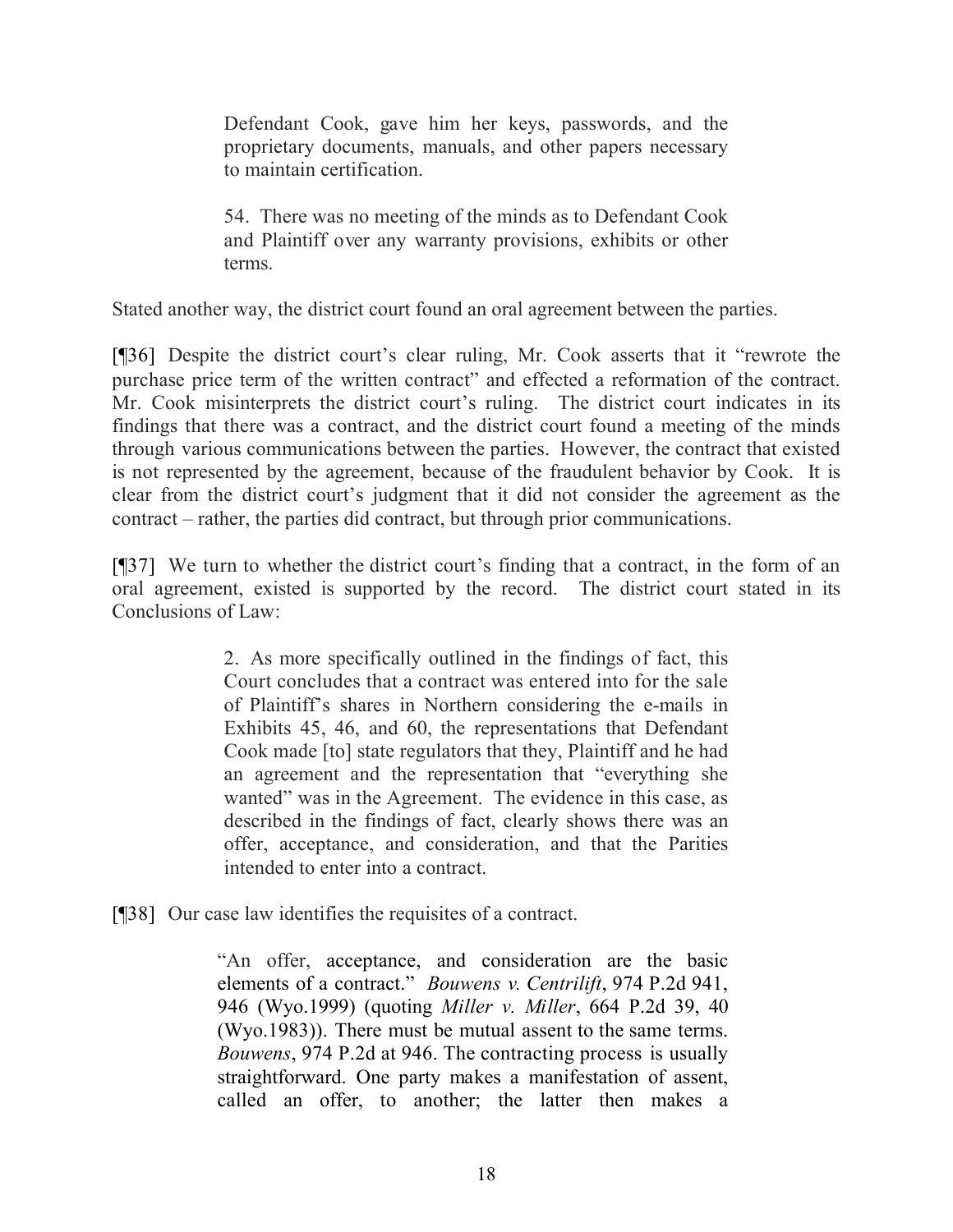manifestation of assent, called an acceptance, to the former. *Id.* "Whether an oral contract exists, the terms and conditions of the oral contract and the intent of the parties are generally questions of fact." *Wilder v. Cody Country Chamber of Commerce*, 868 P.2d 211, 218 (Wyo.1994). Only when the offer, the terms of the offer, and the unconditional acceptance of the offer are shown without any conflict in the evidence does the interpretation of the contract become a question of law for the court. *Id.; Engle v. First Nat'l Bank of Chugwater*, 590 P.2d 826, 830 (Wyo.1979).

*Roussalis v. Wyoming Med. Ctr., Inc.,* 4 P.3d 209, 249-50 (Wyo. 2000). "An agreement to make a written contract where the terms are mutually understood and agreed on in all respects is as binding as the written contract would be if it had been executed." *Robert W. Anderson Housewrecking & Excavating v. Board of Trustees*, 681 P.2d 1326, 1331 (1984).

[¶39] We agree with the district court that an oral contract existed in this case. At the parties' initial meeting on February 23, 2011, Mr. Cook stated to Ms. Landerman that he had the resources to pay \$247,500, with \$175,000 at closing. Ms. Landerman clarified the payment terms in an e-mail to Mr. Cook on March 25, 2011. Mr. Cook replied to the e-mail without disputing or objecting to the price. Following this e-mail, Mr. Cook participated in announcing the transfer in ownership, including assuring state regulatory officials of his intent to purchase Northern. He assured the regulatory officials that the parties made a deal, and even paid Ms. Landerman \$25,000 in earnest money prior to closing, further demonstrating the existence of an oral contract. The evidence proved that the parties established an agreed upon price. In reliance on Mr. Cook's ensuing actions and statements, there was a meeting of the minds as to the terms of the Agreement. Through Mr. Cook's e-mails and responses back to Ms. Landerman, the "deal" proceeded and Mr. Cook obtained financing. Both parties indicated to proper state agencies that Mr. Cook was buying the business. This evidence was sufficient to establish all of the requisite elements of a contract**—**offer, acceptance, and consideration.

[¶40] We have expressed on many occasions that public policy does not favor the forfeiture of contract rights. (*See Wyoming Realty Co. v. Cook*, 872 P.2d 551, 554 (Wyo. 1994); *Gray v. Stratton Real Estate*, 2001 WY 125, ¶¶ 9-10, 36 P.3d 1127 (Wyo.2001)). Because we are especially conscious of parties' freedom to contract, we do not disregard the written contract lightly. Here, we do so only because Mr. Cook fraudulently induced Ms. Landerman to sign the document. We are of the same opinion as the Supreme Court of Idaho:

> While normally the terms of a written contract will control, Idaho law firmly allows that "[f]raud in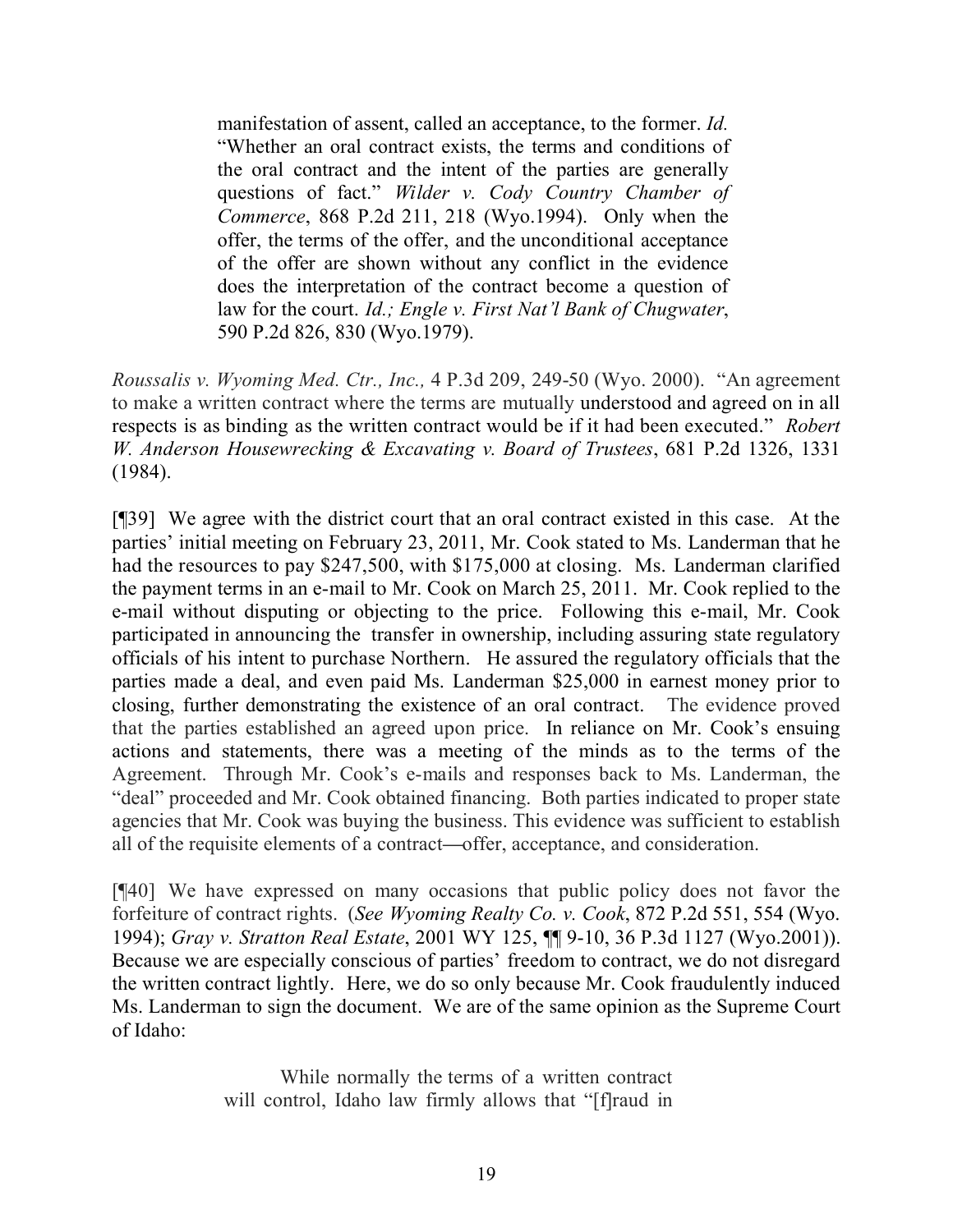the inducement is always admissible to show that representations by one party were a material part of the bargain." "[A]greements and communications prior to or contemporaneous with the adoption of a writing are admissible in evidence to establish fraud." Fraud vitiates the specific terms of the agreement and can provide a basis for demonstrating that the parties agreed to something apart from or in addition to the written documents.

*Aspiazu v. Mortimer*, 139 Idaho 548, 82 P.3d 830, 833 (Idaho 2003) (internal citations omitted). Mr. Cook committed fraudulent inducement by pressuring Ms. Landerman to sign the contract while preventing her from reading it. We choose to disregard the written document in this instance because fraud was clearly present.

[¶41] As a peripheral argument, Mr. Cook suggests that reformation of the contract took place. However, Mr. Cook's argument misunderstands the application of reformation and its root meaning. Reformation is an equitable remedy available in cases where a mistake in the drafting of the written contract makes the writing convey the intent or meaning of neither party to the contract. For reformation to be available there must be clear and convincing evidence of the following elements: (1) a meeting of the minds—a mutual understanding between the parties—prior to the time a writing is entered into, (2) a written contract, or agreement, or deed (3) which does not conform to the understanding, by reason of *mutual mistake*. *Ohio Cas. Ins. Co. v. W.N. McMurry Constr. Co*., 2010 WY 57, ¶ 15, 230 P.3d 312, 320 (Wyo. 2010). There was no mutual mistake in this instance. The foregoing discussion bears that out in full.

## *Cumulative Error*

[¶42] In his last issue, Mr. Cook claims cumulative error. He argues that "a review of the case shows that there are various errors which, when viewed cumulatively with the other previous points in this brief, prejudiced the Defendants and deprived them of a fair trial." In describing the errors, Mr. Cook states, "…the trial was a never ending series of leading questions from Ms. Landerman's lawyer. The witnesses were not properly questioned and the evidence was not properly adduced. The judgment specifically quotes a variety of statements from the testimony, most of which would have been the lawyer's statements[.]" Mr. Cook also lists the following as error: striking of affirmative defenses, incorrect application of the law as to the motion to withdraw the response to admissions, participation of the judge in the proceedings, incorrect application of the presumption regarding missing witnesses, evidence regarding the loan application and Mr. Cook's financing efforts should not have been admitted, and incorrect law was applied regarding interest and cost award.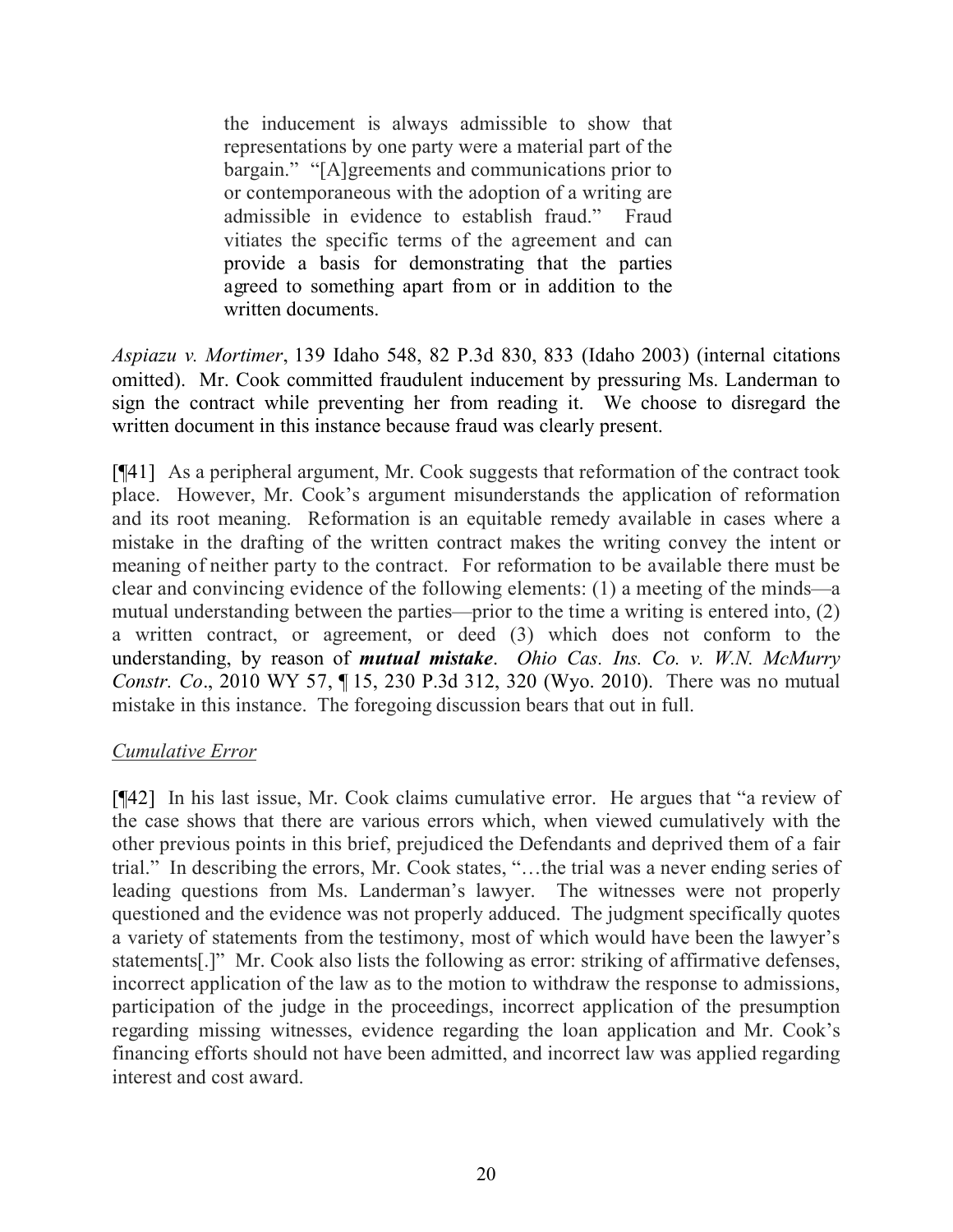[¶43] About cumulative error we have said,

"The purpose of evaluating for cumulative error is 'to address whether the cumulative effect of two or more individually harmless errors has the potential to prejudice the defendant to the same extent as a single reversible error.'" *Guy v. State*, 2008 WY 56, ¶ 45, 184 P.3d 687, 701 (Wyo.2008) (citations omitted). Only those matters that are considered error are evaluated under our cumulative error analysis. *Id*. "We will reverse . . . only when 'the accumulated effect [of the errors] constitutes prejudice and the conduct of the trial is other than fair and impartial.'" *Id*. (citations omitted).

*SAS v. Dep't of Family Servs.* (*In re AGS*)*,* 2014 WY 143, ¶ 32 , 337 P. 3d 470, 480 (Wyo. 2014).

[¶44] We wholly reject Mr. Cook's argument. Again, we typically do not address issues raised for the first time on appeal, unless they are fundamental or jurisdictional in nature. *See, e.g., Anderson v. Bd. of County Comm'rs*, 2009 WY 122, ¶ 15, 217 P.3d 401, 405 (Wyo. 2009). Furthermore, Mr. Cook provides no cogent argument or citation of pertinent authority to support his claims on appeal. *J & T Properties, LLC v. Gallagher* (*In re Establishment of a Private Roadway to Real Prop.*), 2011 WY 112, ¶ 23, 256 P.3d 522, 527 (Wyo. 2011).

*W.R.A.P. 10.05 Motion by Appellees*

[¶45] On June 1, 2015, Ms. Landerman filed a "*Motion and Memorandum for Certification of There Being No Reasonable Grounds for Appeal and for Award of Fees and Costs under W.R.A.P. 10.05."* She argues that there was no reasonable cause for this appeal and asks this Court to award fees and costs pursuant to W.R.A.P. 10.05 and deem this appeal frivolous. She argues that Mr. Cook violated the Wyoming Rules of Appellate procedure in a myriad of ways, including lack of cogent argument and lack of citation to pertinent authority and that many of Cook's issues are raised for the first time on appeal.

[¶46] We have said

that this Court typically does not impose sanctions when an appeal challenges a district court's discretionary ruling. *Montoya v. Navarette-Montoya*, 2005 WY 161,  $\P$   $\Box$ 9, 125 P.3d 265, 269 (Wyo.2005); *Russell v. Russell*, 948 P.2d 1351, 1356 (Wyo.1997). It is true that, under rare